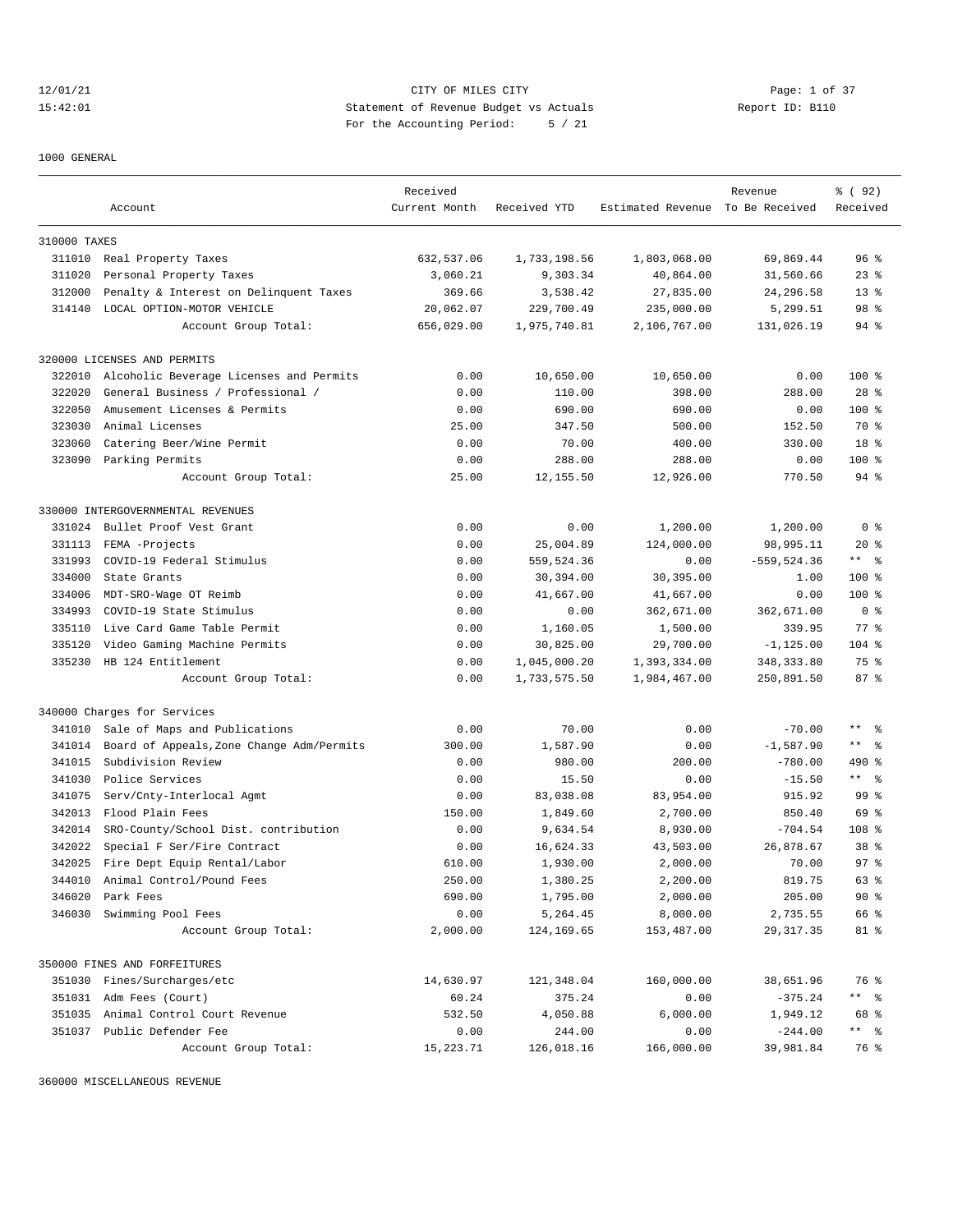## 12/01/21 CITY OF MILES CITY Page: 2 of 37 15:42:01 Statement of Revenue Budget vs Actuals Report ID: B110 For the Accounting Period: 5 / 21

1000 GENERAL

|        |                                   | Received      |              |                   | Revenue        | % (92)          |
|--------|-----------------------------------|---------------|--------------|-------------------|----------------|-----------------|
|        | Account                           | Current Month | Received YTD | Estimated Revenue | To Be Received | Received        |
| 361005 | MidRivers Franchise Fees          | 0.00          | 101,705.37   | 100,000.00        | $-1,705.37$    | $102$ %         |
| 361010 | Land Rental                       | 0.00          | 42,517.24    | 43,891.00         | 1,373.76       | 97 <sup>8</sup> |
| 361020 | Building Rentals                  | 1,716.66      | 18,883.26    | 20,600.00         | 1,716.74       | $92$ $%$        |
| 362020 | MISC REVENUE                      | 1,462.63      | 18,384.01    | 0.00              | $-18,384.01$   | $***$ $ -$      |
| 362022 | Health Ins-MMIA Emp Benefits Prog | $-42.15$      | $-68.66$     | 0.00              | 68.66          | $***$ $ -$      |
| 365000 | Contributions and Donations       | 500.00        | 1,254.00     | 0.00              | $-1, 254.00$   | $***$ $ -$      |
| 366040 | Misc.-BHS                         | 2,400.00      | 2,400.00     | 900.00            | $-1,500.00$    | $267$ %         |
| 366050 | Sale of Junk/Salvage-PD cars      | 0.00          | 4,715.00     | 2,760.00          | $-1,955.00$    | 171 %           |
| 367000 | Sale of Junk or Salvage           | 0.00          | 950.00       | 600.00            | $-350.00$      | 158 %           |
|        | Account Group Total:              | 6,037.14      | 190,740.22   | 168,751.00        | $-21,989,22$   | $113*$          |
|        | 370000 INVESTMENT EARNINGS        |               |              |                   |                |                 |
| 371010 | Investment Earnings               | 145.10        | 2,566.60     | 10,000.00         | 7,433.40       | $26*$           |
|        | Account Group Total:              | 145.10        | 2,566.60     | 10,000.00         | 7,433.40       | 26%             |
|        | 380000 OTHER FINANCING SOURCES    |               |              |                   |                |                 |
| 383000 | Interfund Operating Transfer      | 21,262.08     | 401,649.64   | 618,207.00        | 216,557.36     | 65 %            |
|        | Account Group Total:              | 21,262.08     | 401,649.64   | 618,207.00        | 216,557.36     | 65 %            |
|        | Fund Total:                       | 700,722.03    | 4,566,616.08 | 5,220,605.00      | 653,988.92     | 87%             |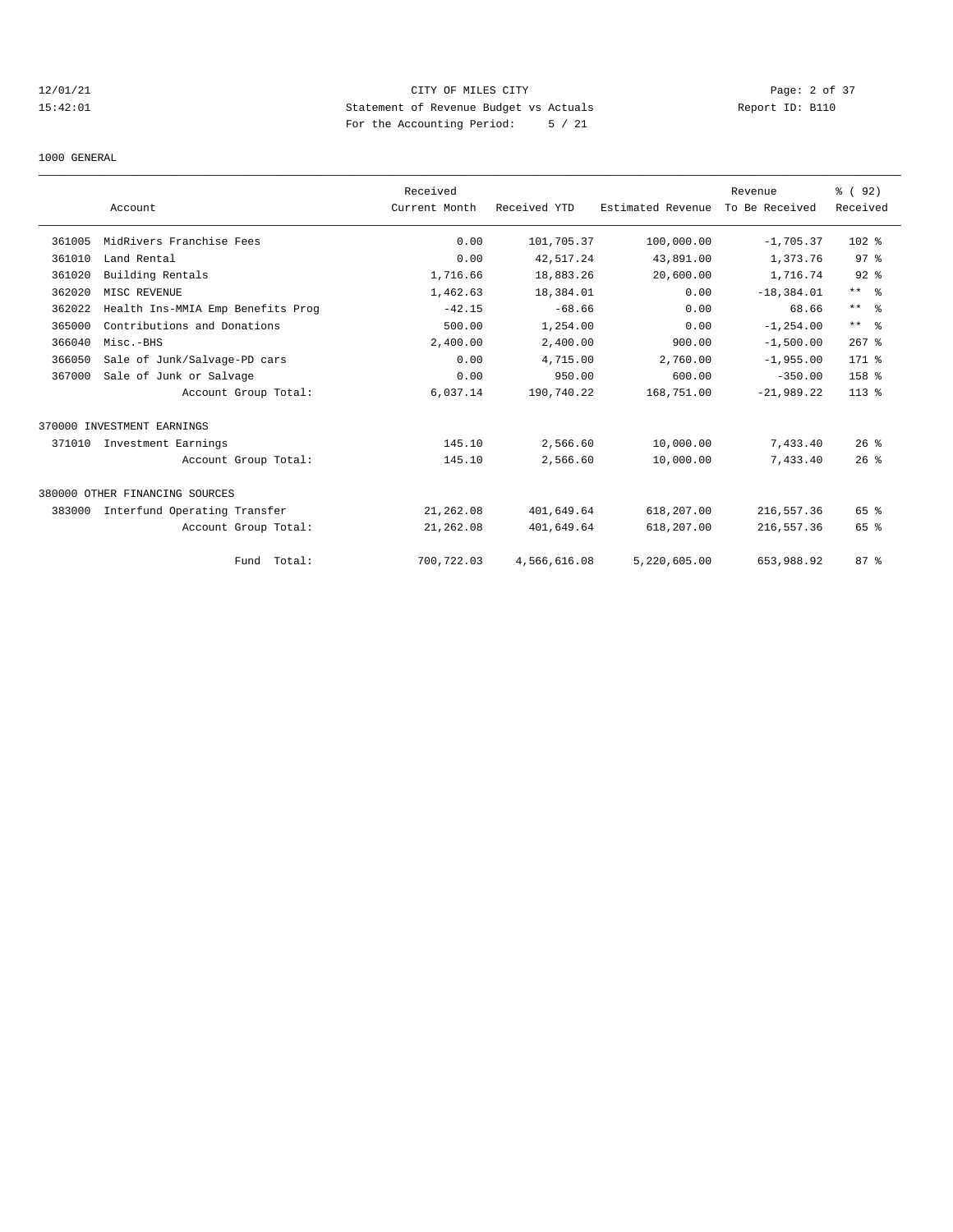## 12/01/21 CITY OF MILES CITY Page: 3 of 37 15:42:01 Statement of Revenue Budget vs Actuals Report ID: B110 For the Accounting Period: 5 / 21

# 2220 LIBRARY

|        |                                   | Received      |              |                   | Revenue        | % (92)                  |
|--------|-----------------------------------|---------------|--------------|-------------------|----------------|-------------------------|
|        | Account                           | Current Month | Received YTD | Estimated Revenue | To Be Received | Received                |
|        | 340000 Charges for Services       |               |              |                   |                |                         |
| 341075 | Serv/Cnty-Interlocal Agmt         | 0.00          | 0.00         | 41,425.00         | 41,425.00      | 0 %                     |
| 346070 | Library Fees                      | 186.75        | 1,316.55     | 4,000.00          | 2,683.45       | 33%                     |
| 346074 | Book Sales                        | 3.00          | 307.25       | 400.00            | 92.75          | 77.8                    |
|        | Account Group Total:              | 189.75        | 1,623.80     | 45,825.00         | 44,201.20      | 4%                      |
|        | 360000 MISCELLANEOUS REVENUE      |               |              |                   |                |                         |
| 362020 | MISC REVENUE                      | 0.00          | 0.00         | 200,000.00        | 200,000.00     | 0 <sup>8</sup>          |
| 365035 | Donation-Library Board of Trustee | 16.00         | 3,353.96     | 0.00              | $-3, 353.96$   | $***$ $=$ $\frac{6}{5}$ |
|        | Account Group Total:              | 16.00         | 3,353.96     | 200,000.00        | 196,646.04     | 2 <sup>8</sup>          |
|        | 380000 OTHER FINANCING SOURCES    |               |              |                   |                |                         |
| 383000 | Interfund Operating Transfer      | 25,829.58     | 284, 125.38  | 309,955.00        | 25,829.62      | $92$ $%$                |
|        | Account Group Total:              | 25,829.58     | 284, 125.38  | 309,955.00        | 25,829.62      | $92$ $%$                |
|        | Fund Total:                       | 26,035.33     | 289,103.14   | 555,780.00        | 266,676.86     | $52$ $%$                |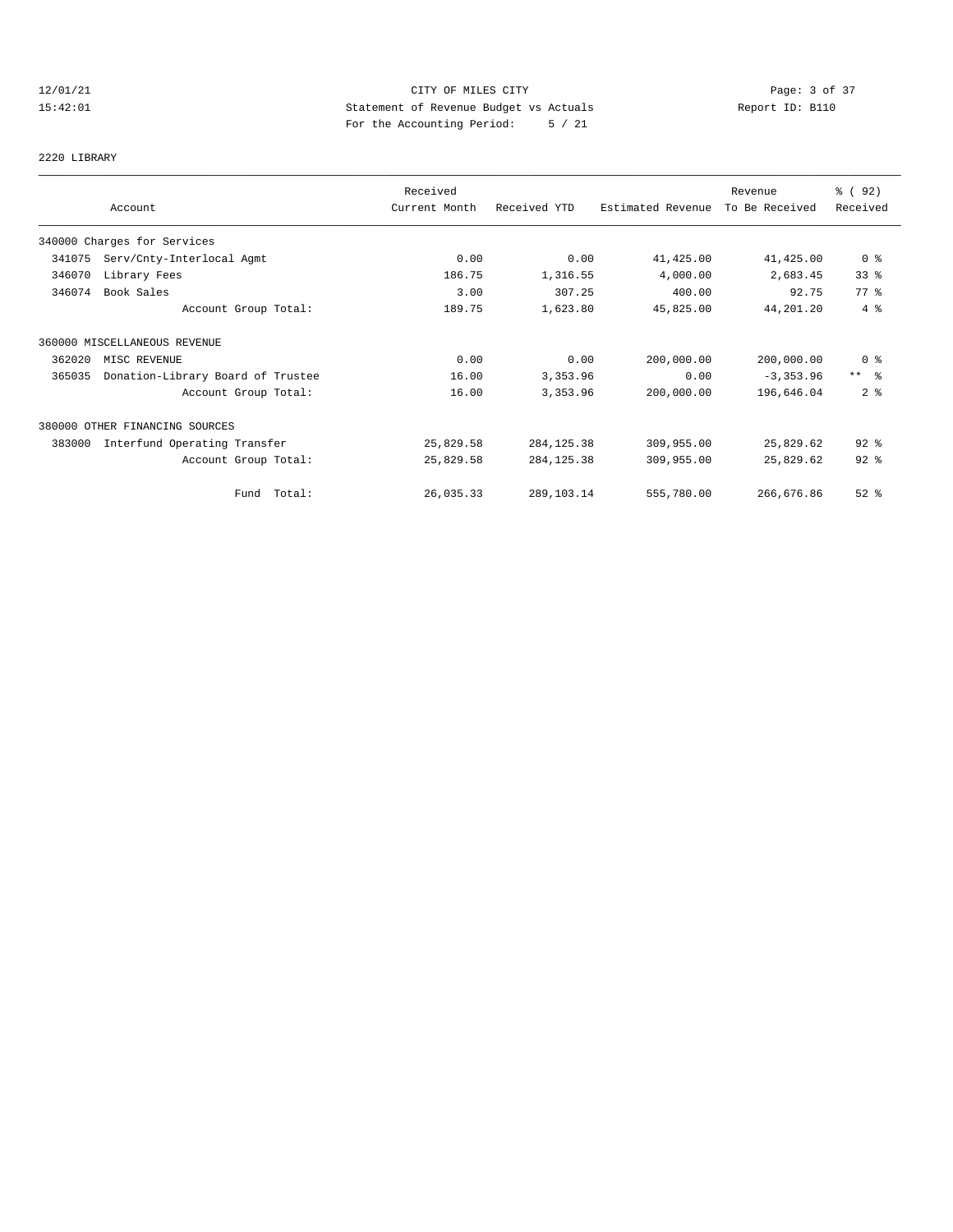## 12/01/21 CITY OF MILES CITY Page: 4 of 37 15:42:01 Statement of Revenue Budget vs Actuals Report ID: B110 For the Accounting Period: 5 / 21

2260 EMERGENCY DISASTER

|              | Account                                | Received<br>Current Month | Received YTD | Estimated Revenue | Revenue<br>To Be Received | % (92)<br>Received |
|--------------|----------------------------------------|---------------------------|--------------|-------------------|---------------------------|--------------------|
| 310000 TAXES |                                        |                           |              |                   |                           |                    |
| 311010       | Real Property Taxes                    | 2.98                      | 33.31        | 250.00            | 216.69                    | $13*$              |
| 311020       | Personal Property Taxes                | 0.13                      | 6.47         | 50.00             | 43.53                     | $13*$              |
| 312000       | Penalty & Interest on Delinquent Taxes | 1.89                      | 31.82        | 30.00             | $-1.82$                   | $106$ %            |
|              | Account Group Total:                   | 5.00                      | 71.60        | 330.00            | 258.40                    | $22$ $%$           |
|              | Total:<br>Fund                         | 5.00                      | 71.60        | 330.00            | 258.40                    | $22$ $%$           |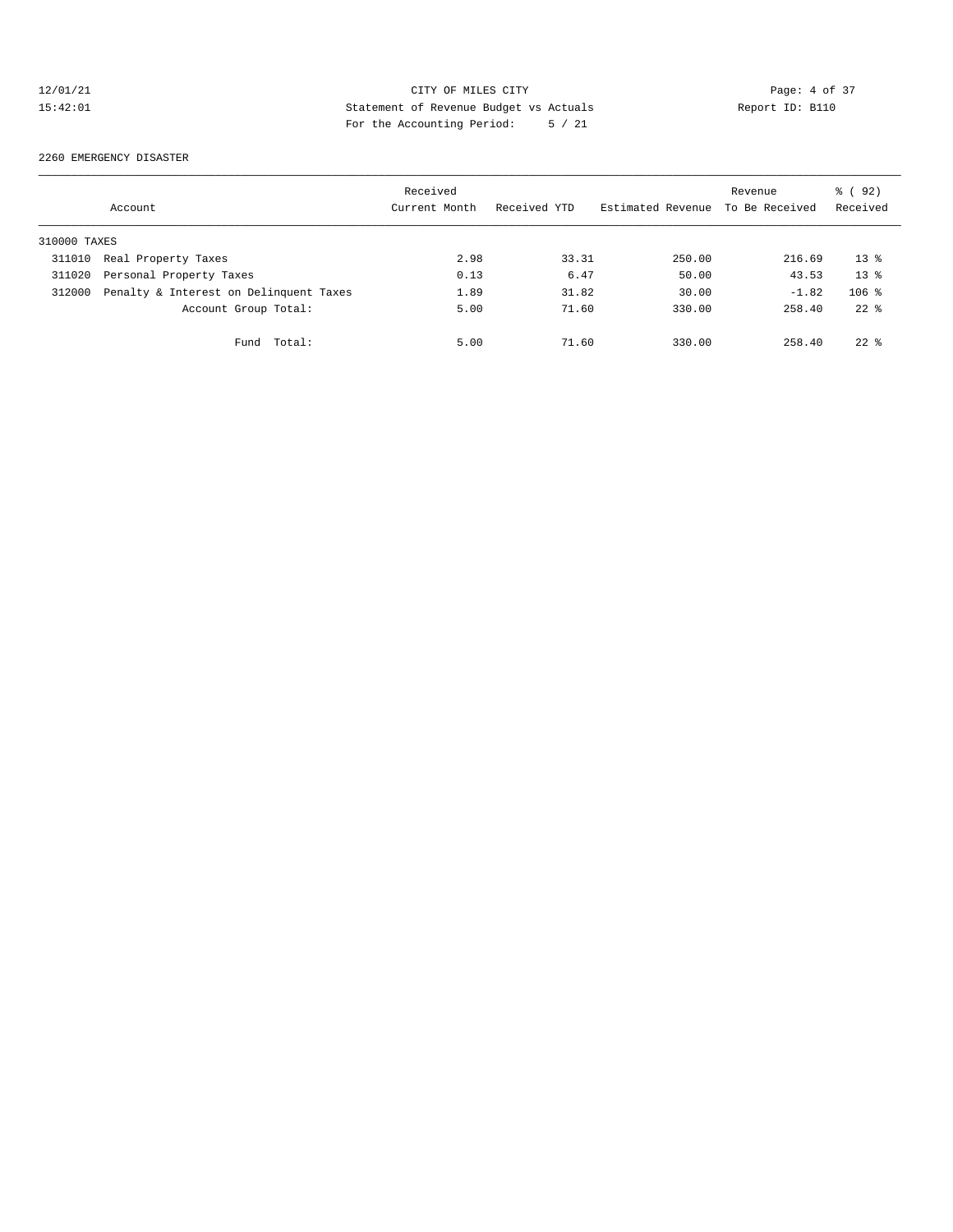## 12/01/21 CITY OF MILES CITY CHES CITY Page: 5 of 37<br>15:42:01 Statement of Revenue Budget vs Actuals Report ID: B110 15:42:01 Statement of Revenue Budget vs Actuals Report ID: B110 For the Accounting Period: 5 / 21

2270 Health

| Account                                | Received<br>Current Month | Received YTD | Estimated Revenue To Be Received | Revenue | % ( 92 )<br>Received |
|----------------------------------------|---------------------------|--------------|----------------------------------|---------|----------------------|
| 380000 OTHER FINANCING SOURCES         |                           |              |                                  |         |                      |
| Interfund Operating Transfer<br>383000 | 0.00                      | 13,000.00    | 13,000.00                        | 0.00    | $100*$               |
| Account Group Total:                   | 0.00                      | 13,000.00    | 13,000.00                        | 0.00    | $100*$               |
| Fund Total:                            | 0.00                      | 13,000.00    | 13,000.00                        | 0.00    | $100*$               |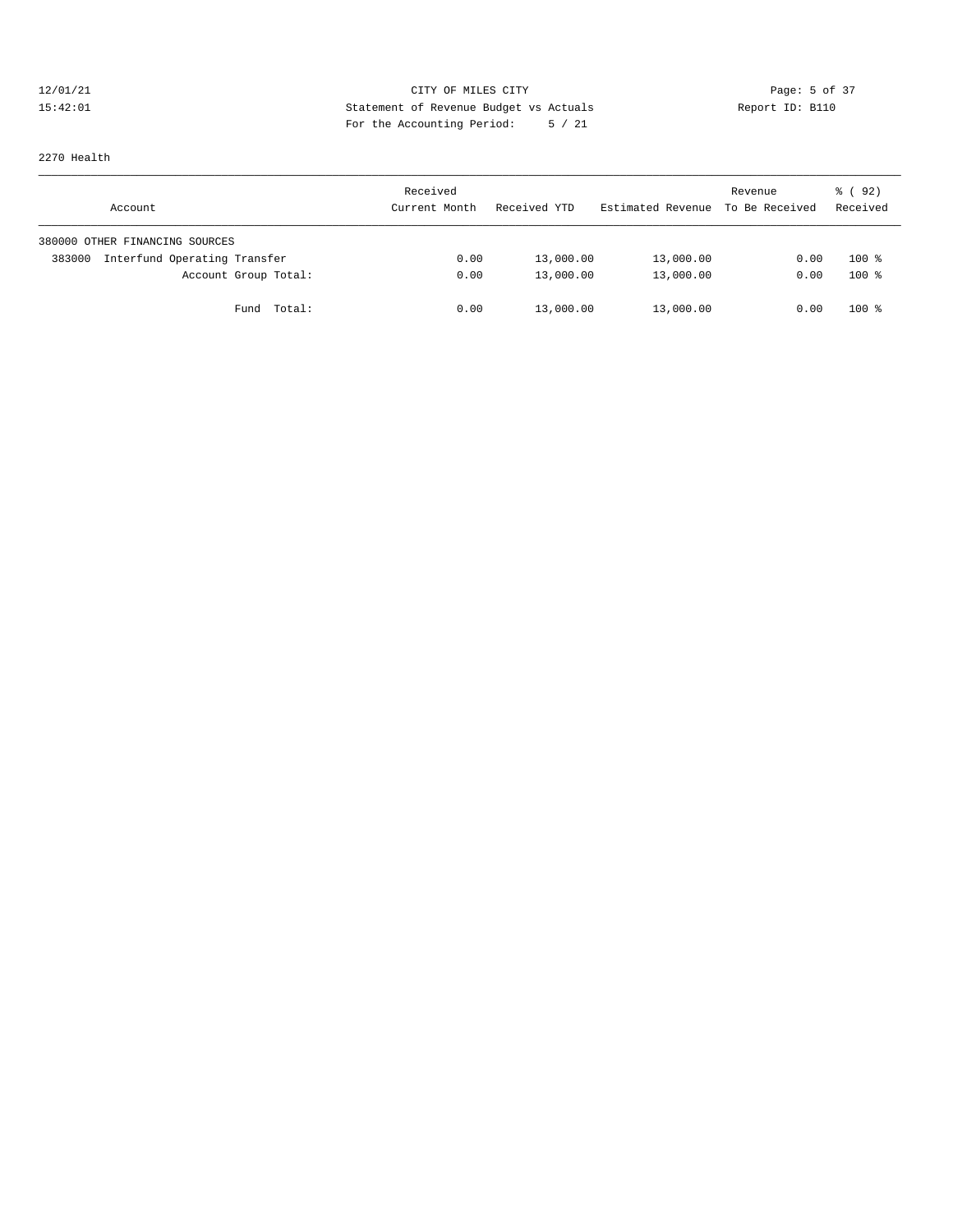## 12/01/21 CITY OF MILES CITY CONTRIBUTE CITY Page: 6 of 37<br>15:42:01 Statement of Revenue Budget vs Actuals Report ID: B110 15:42:01 Statement of Revenue Budget vs Actuals Report ID: B110 For the Accounting Period: 5 / 21

### 2310 TIFD-Downtown

|              |                                        | Received      |              |                   | Revenue        | % (92)         |
|--------------|----------------------------------------|---------------|--------------|-------------------|----------------|----------------|
|              | Account                                | Current Month | Received YTD | Estimated Revenue | To Be Received | Received       |
| 310000 TAXES |                                        |               |              |                   |                |                |
| 311010       | Real Property Taxes                    | 43,097.03     | 117,493.61   | 76,817.00         | $-40,676.61$   | $153*$         |
| 311020       | Personal Property Taxes                | 431.40        | 929.39       | 10,000.00         | 9,070.61       | 9 <sub>8</sub> |
| 312000       | Penalty & Interest on Delinquent Taxes | 10.57         | 125.06       | 0.00              | $-125.06$      | $***$ $ -$     |
|              | Account Group Total:                   | 43,539.00     | 118,548.06   | 86,817.00         | $-31,731.06$   | $137*$         |
|              | 330000 INTERGOVERNMENTAL REVENUES      |               |              |                   |                |                |
| 331172       | Montana Main St Grant                  | 0.00          | 0.00         | 10,000.00         | 10,000.00      | 0 <sup>8</sup> |
| 331993       | COVID-19 Federal Stimulus              | 0.00          | 1,120.40     | 0.00              | $-1, 120.40$   | $***$ $ -$     |
|              | Account Group Total:                   | 0.00          | 1,120.40     | 10,000.00         | 8,879.60       | $11*$          |
|              | 370000 INVESTMENT EARNINGS             |               |              |                   |                |                |
| 371010       | Investment Earnings                    | 27.24         | 383.93       | 0.00              | $-383.93$      | $***$ $ -$     |
|              | Account Group Total:                   | 27.24         | 383.93       | 0.00              | $-383.93$      | $***$ $ -$     |
|              | 380000 OTHER FINANCING SOURCES         |               |              |                   |                |                |
| 383000       | Interfund Operating Transfer           | 0.00          | 0.00         | 2,000.00          | 2,000.00       | 0 <sup>8</sup> |
|              | Account Group Total:                   | 0.00          | 0.00         | 2,000.00          | 2,000.00       | 0 <sup>8</sup> |
|              | Fund Total:                            | 43,566.24     | 120,052.39   | 98,817.00         | $-21, 235.39$  | $121$ %        |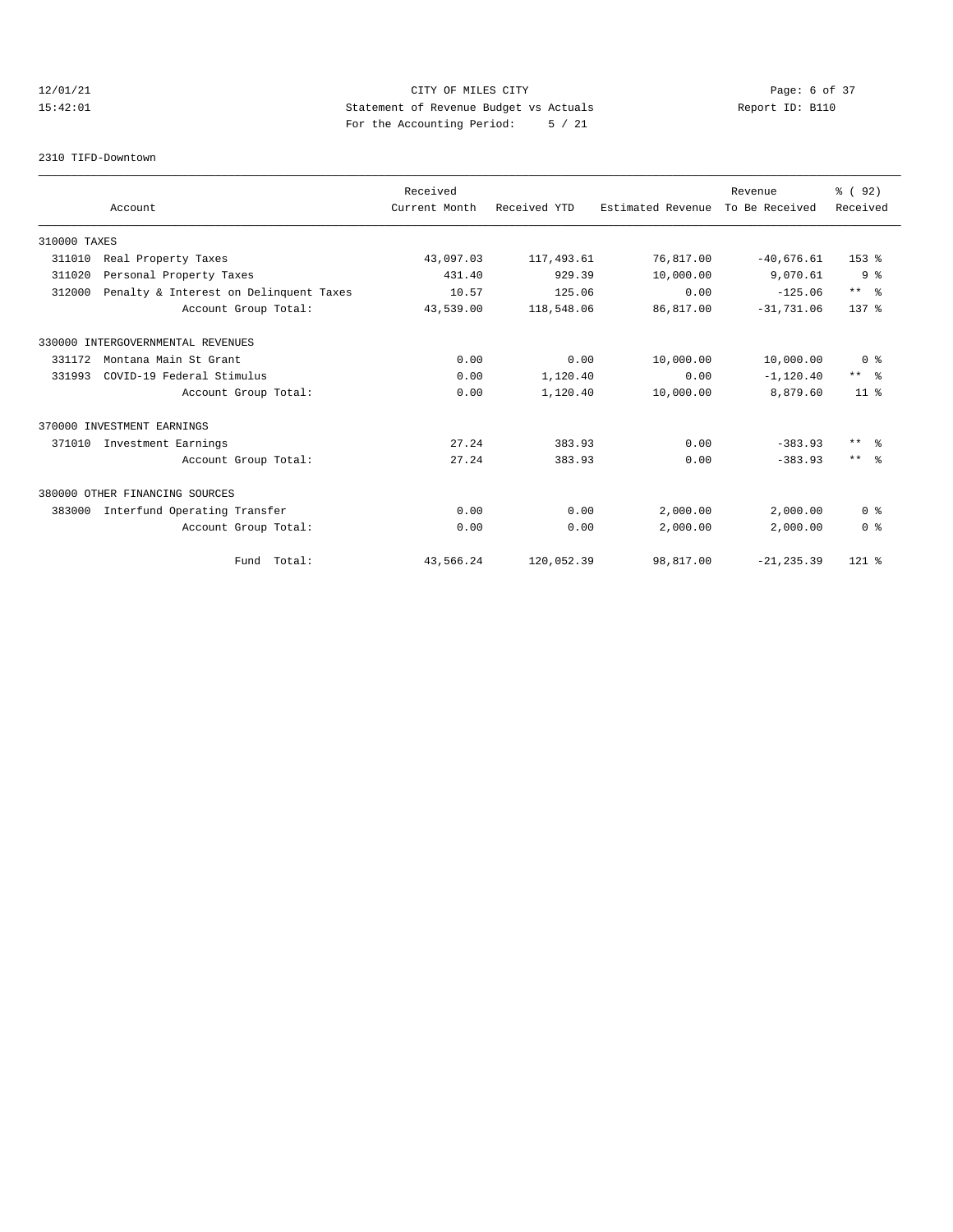## 12/01/21 CITY OF MILES CITY Page: 7 of 37 15:42:01 Statement of Revenue Budget vs Actuals Report ID: B110 For the Accounting Period: 5 / 21

2372 Permissive Medical Levy

|              | Account                                | Received<br>Current Month | Received YTD | Estimated Revenue | Revenue<br>To Be Received | % (92)<br>Received |
|--------------|----------------------------------------|---------------------------|--------------|-------------------|---------------------------|--------------------|
| 310000 TAXES |                                        |                           |              |                   |                           |                    |
| 311010       | Real Property Taxes                    | 98,481.30                 | 269,456.70   | 280,756.00        | 11,299.30                 | $96$ %             |
| 311020       | Personal Property Taxes                | 476.14                    | 1,360.44     | 6, 363, 00        | 5,002.56                  | $21$ $%$           |
| 312000       | Penalty & Interest on Delinquent Taxes | 6.61                      | 111.55       | 0.00              | $-111.55$                 | $***$ %            |
|              | Account Group Total:                   | 98,964.05                 | 270,928.69   | 287, 119, 00      | 16,190.31                 | $94$ $\frac{6}{3}$ |
|              | Total:<br>Fund                         | 98,964.05                 | 270,928.69   | 287, 119, 00      | 16,190.31                 | $94$ $%$           |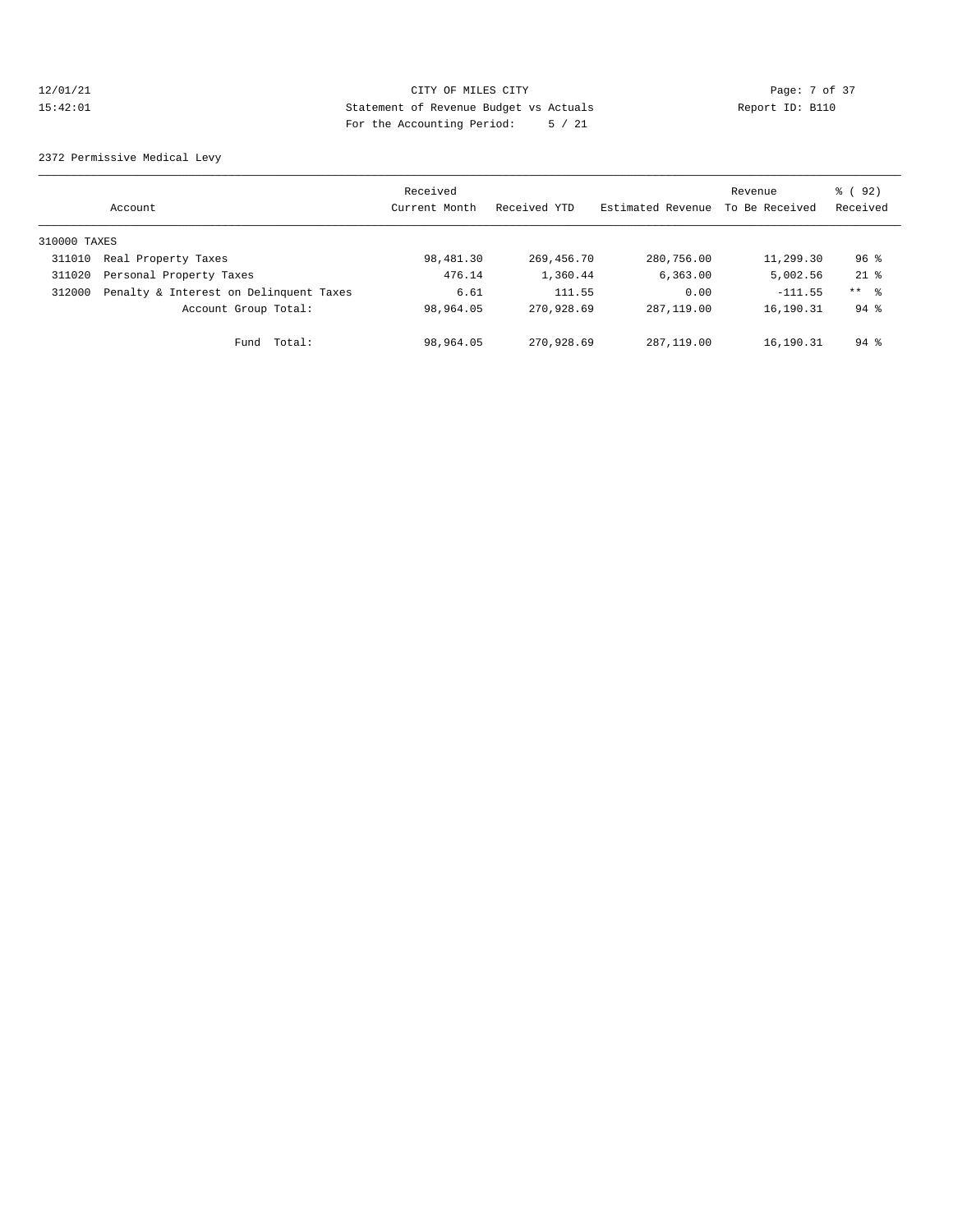## 12/01/21 CITY OF MILES CITY CONTRIBUTE CITY Page: 8 of 37<br>15:42:01 Statement of Revenue Budget vs Actuals Report ID: B110 15:42:01 Statement of Revenue Budget vs Actuals Report ID: B110 For the Accounting Period: 5 / 21

### 2390 DRUG FORFEITURE

| Account                      | Received<br>Current Month | Received YTD | Estimated Revenue To Be Received | Revenue   | % ( 92 )<br>Received |
|------------------------------|---------------------------|--------------|----------------------------------|-----------|----------------------|
| 350000 FINES AND FORFEITURES |                           |              |                                  |           |                      |
| Drug Forfeitures<br>351013   | 0.00                      | 2,252.42     | 2,000.00                         | $-252.42$ | $113*$               |
| Account Group Total:         | 0.00                      | 2,252.42     | 2,000.00                         | $-252.42$ | $113*$               |
| Fund Total:                  | 0.00                      | 2,252.42     | 2,000.00                         | $-252.42$ | $113*$               |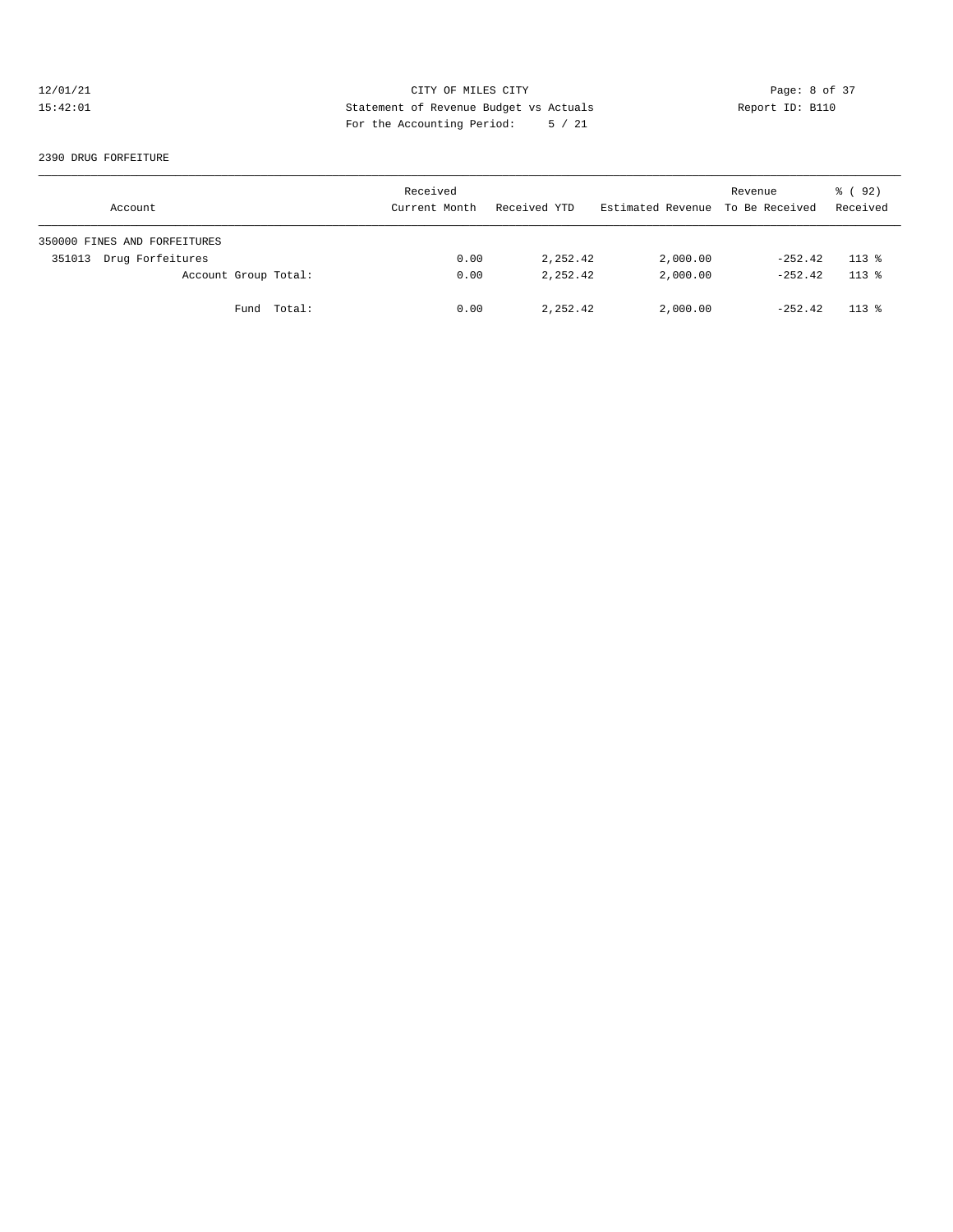## 12/01/21 CITY OF MILES CITY CONTRIBUTE CITY Page: 9 of 37<br>15:42:01 Statement of Revenue Budget vs Actuals Report ID: B110 15:42:01 Statement of Revenue Budget vs Actuals Report ID: B110 For the Accounting Period: 5 / 21

### 2394 BUILDING CODE ENFORCEMENT

| Account                              | Received<br>Current Month | Received YTD | Estimated Revenue | Revenue<br>To Be Received | % ( 92 )<br>Received |
|--------------------------------------|---------------------------|--------------|-------------------|---------------------------|----------------------|
| 320000 LICENSES AND PERMITS          |                           |              |                   |                           |                      |
| Building & Related Permits<br>323010 | 2,674.00                  | 57, 134.39   | 180,000.00        | 122,865.61                | $32*$                |
| Account Group Total:                 | 2,674.00                  | 57, 134, 39  | 180,000.00        | 122,865.61                | $32*$                |
| Total:<br>Fund                       | 2,674.00                  | 57, 134.39   | 180,000.00        | 122,865.61                | $32$ $%$             |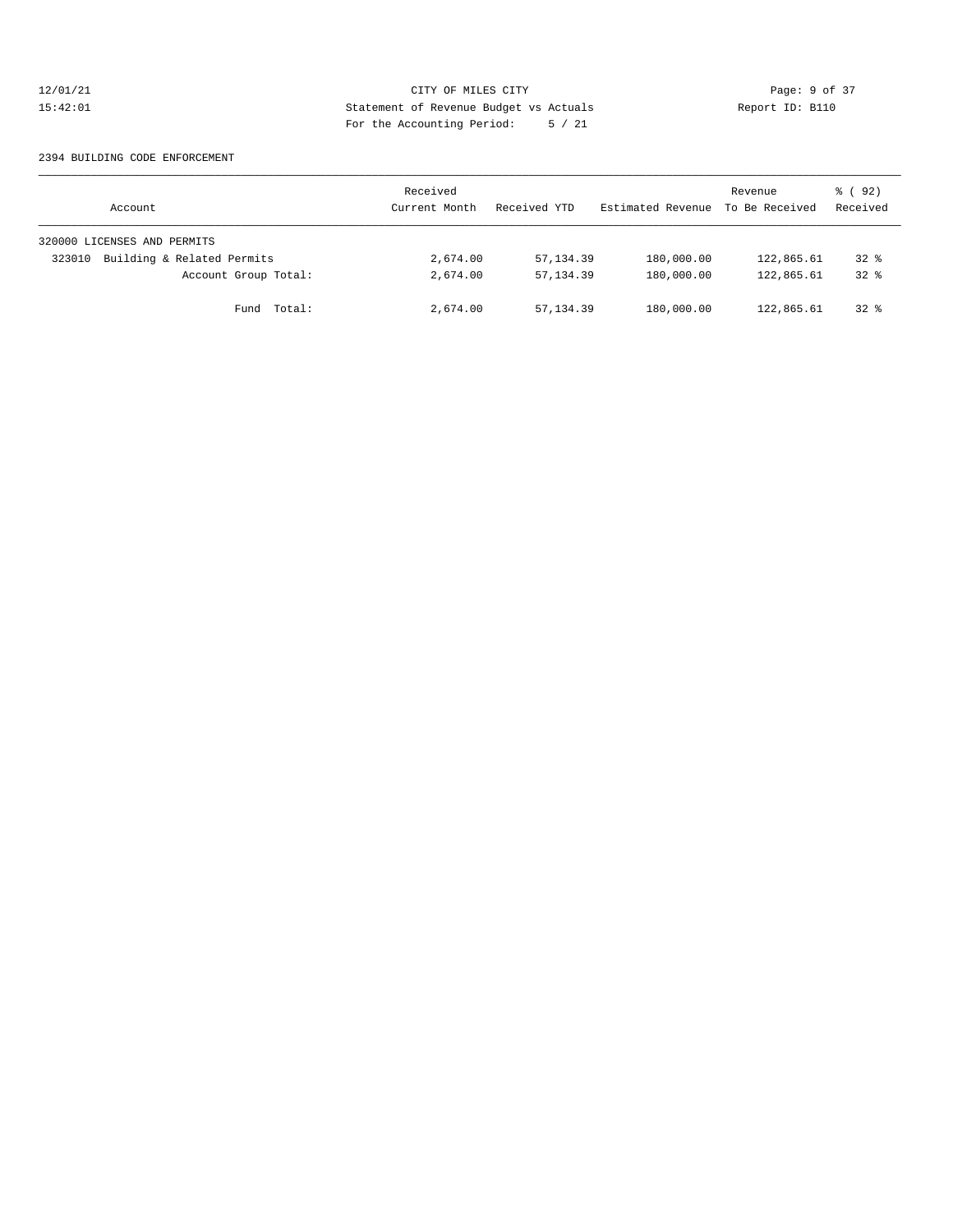## 12/01/21 Page: 10 of 37 15:42:01 Statement of Revenue Budget vs Actuals Report ID: B110 For the Accounting Period: 5 / 21

2400 LTG M D#165-(Gen City)

|        |                                          | Received      |              |                   | Revenue        | % (92)          |
|--------|------------------------------------------|---------------|--------------|-------------------|----------------|-----------------|
|        | Account                                  | Current Month | Received YTD | Estimated Revenue | To Be Received | Received        |
|        | 360000 MISCELLANEOUS REVENUE             |               |              |                   |                |                 |
| 363010 | Maintenance Assessments                  | 49,495.18     | 155,692.97   | 163,168.00        | 7,475.03       | 95 <sub>8</sub> |
| 363040 | Penalty & Interest on Deling Assessments | 35.59         | 434.90       | 550.00            | 115.10         | 79 %            |
|        | Account Group Total:                     | 49,530.77     | 156, 127.87  | 163,718.00        | 7,590.13       | 95 <sup>°</sup> |
|        | 370000 INVESTMENT EARNINGS               |               |              |                   |                |                 |
| 371010 | Investment Earnings                      | 8.10          | 177.47       | 1,100.00          | 922.53         | $16*$           |
|        | Account Group Total:                     | 8.10          | 177.47       | 1,100.00          | 922.53         | $16*$           |
|        | Fund Total:                              | 49,538.87     | 156,305.34   | 164,818.00        | 8,512.66       | 95 <sup>8</sup> |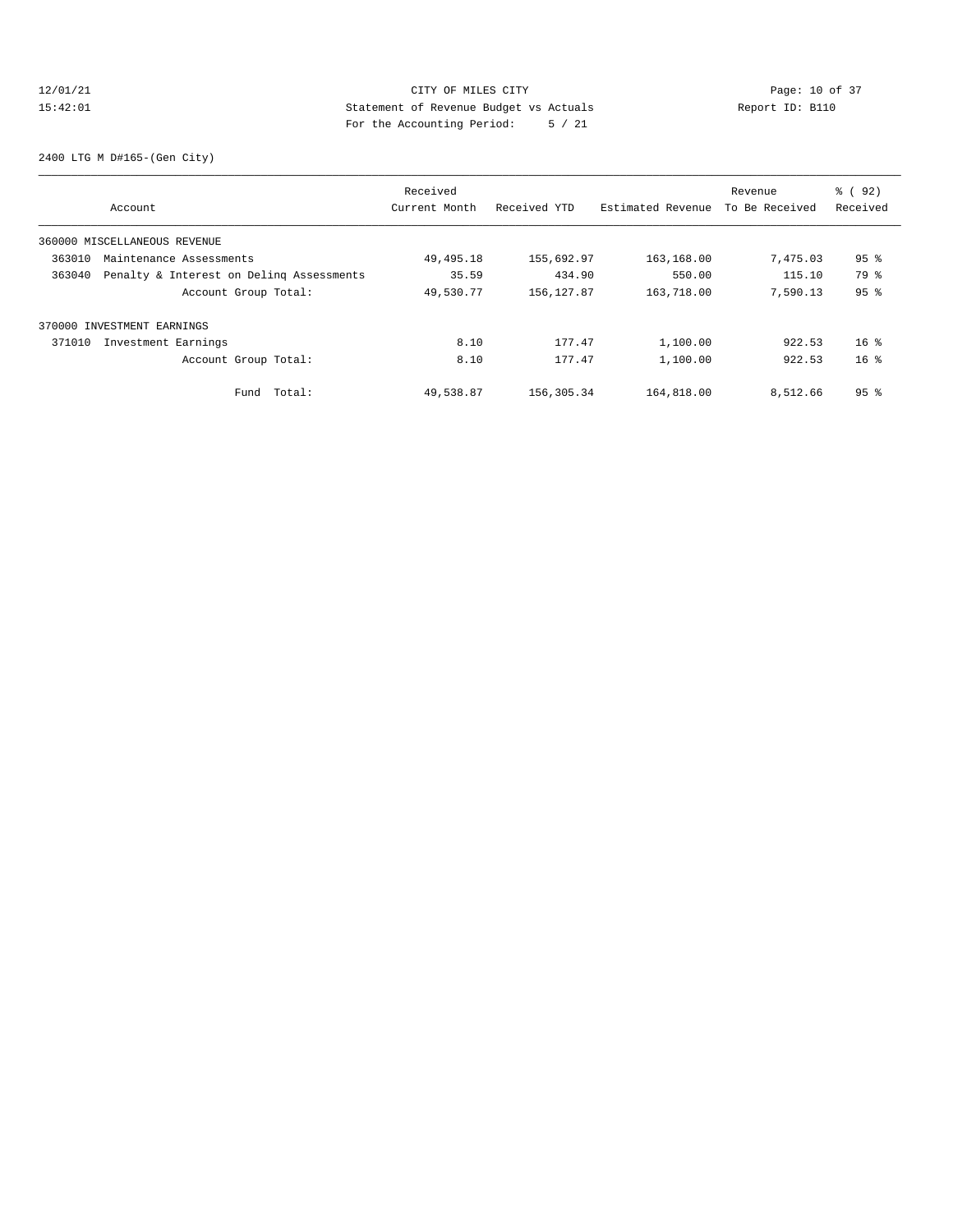## 12/01/21 Page: 11 of 37 15:42:01 Statement of Revenue Budget vs Actuals Report ID: B110 For the Accounting Period: 5 / 21

2420 LTG M D#167-(MilesAddn Etc)

| Account                                            | Received<br>Current Month | Received YTD | Estimated Revenue | Revenue<br>To Be Received | % ( 92 )<br>Received |
|----------------------------------------------------|---------------------------|--------------|-------------------|---------------------------|----------------------|
| 360000 MISCELLANEOUS REVENUE                       |                           |              |                   |                           |                      |
| 363010<br>Maintenance Assessments                  | 5, 133.54                 | 15,204.87    | 15,778.00         | 573.13                    | $96$ %               |
| 363040<br>Penalty & Interest on Deling Assessments | 1.33                      | 56.62        | 100.00            | 43.38                     | 57 <sup>8</sup>      |
| Account Group Total:                               | 5,134.87                  | 15,261.49    | 15,878.00         | 616.51                    | 96 <sup>°</sup>      |
| 370000 INVESTMENT EARNINGS                         |                           |              |                   |                           |                      |
| 371010<br>Investment Earnings                      | 1.91                      | 35.43        | 300.00            | 264.57                    | $12*$                |
| Account Group Total:                               | 1.91                      | 35.43        | 300.00            | 264.57                    | $12*$                |
| Total:<br>Fund                                     | 5,136.78                  | 15,296.92    | 16,178.00         | 881.08                    | $95*$                |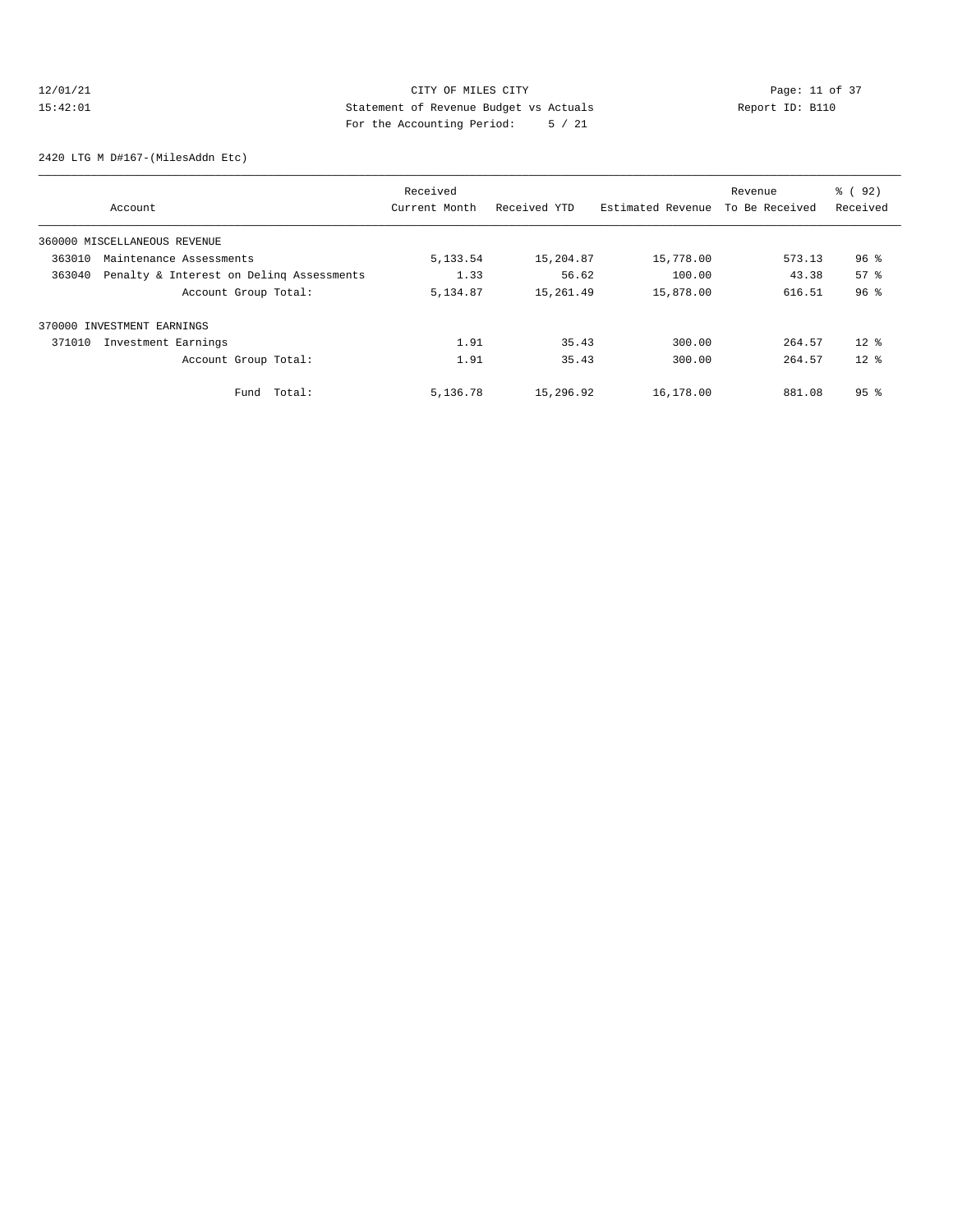## 12/01/21 Page: 12 of 37 15:42:01 Statement of Revenue Budget vs Actuals Report ID: B110 For the Accounting Period: 5 / 21

2430 LTG M D#171-(Balsam Est)

|                                                    | Received      |              |                   | Revenue        | % ( 92 )        |
|----------------------------------------------------|---------------|--------------|-------------------|----------------|-----------------|
| Account                                            | Current Month | Received YTD | Estimated Revenue | To Be Received | Received        |
| 360000 MISCELLANEOUS REVENUE                       |               |              |                   |                |                 |
| 363010<br>Maintenance Assessments                  | 1,774.41      | 4,600.62     | 4,734.00          | 133.38         | 97.8            |
| 363040<br>Penalty & Interest on Deling Assessments | 0.46          | 2.50         | 15.00             | 12.50          | $17*$           |
| Account Group Total:                               | 1,774.87      | 4,603.12     | 4,749.00          | 145.88         | 97 <sup>8</sup> |
| 370000 INVESTMENT EARNINGS                         |               |              |                   |                |                 |
| 371010<br>Investment Earnings                      | 0.01          | 2.39         | 300.00            | 297.61         | 1 <sup>8</sup>  |
| Account Group Total:                               | 0.01          | 2.39         | 300.00            | 297.61         | 1 <sup>8</sup>  |
| Total:<br>Fund                                     | 1,774.88      | 4,605.51     | 5,049.00          | 443.49         | $91$ %          |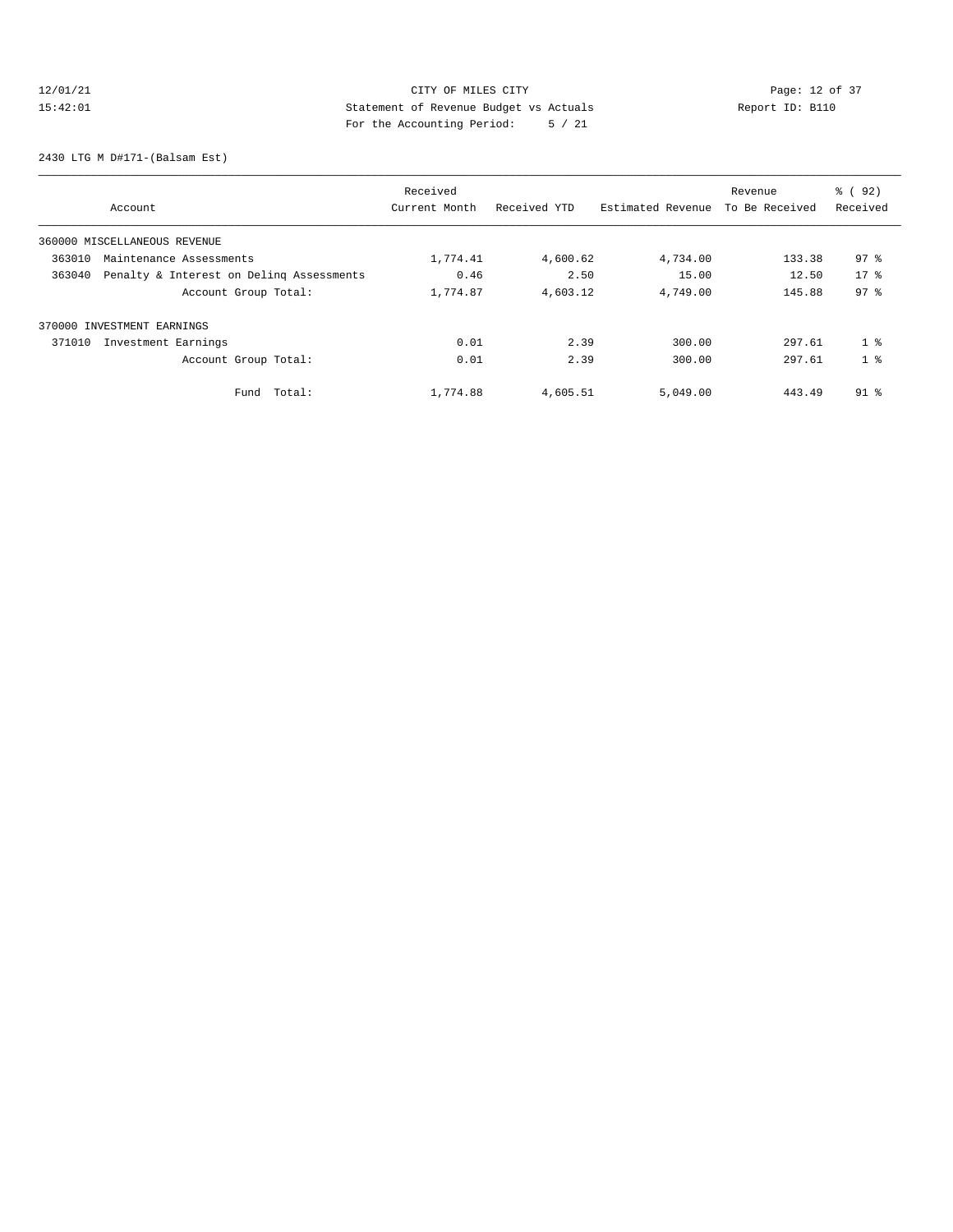## 12/01/21 Page: 13 of 37 15:42:01 Statement of Revenue Budget vs Actuals Report ID: B110 For the Accounting Period: 5 / 21

2440 LTG M D#172-(Main Str)

| Account                                            | Received<br>Current Month | Received YTD | Estimated Revenue | Revenue<br>To Be Received | % ( 92 )<br>Received |
|----------------------------------------------------|---------------------------|--------------|-------------------|---------------------------|----------------------|
| 360000 MISCELLANEOUS REVENUE                       |                           |              |                   |                           |                      |
| 363010<br>Maintenance Assessments                  | 9,657.21                  | 29,336.19    | 30,533.00         | 1,196.81                  | $96$ $\frac{6}{3}$   |
| 363040<br>Penalty & Interest on Deling Assessments | 2.50                      | 29.56        | 100.00            | 70.44                     | 30 <sub>8</sub>      |
| Account Group Total:                               | 9,659.71                  | 29,365.75    | 30,633.00         | 1,267.25                  | 96 <sup>°</sup>      |
| 370000 INVESTMENT EARNINGS                         |                           |              |                   |                           |                      |
| 371010<br>Investment Earnings                      | 0.60                      | 20.18        | 75.00             | 54.82                     | $27$ %               |
| Account Group Total:                               | 0.60                      | 20.18        | 75.00             | 54.82                     | $27$ $%$             |
| Total:<br>Fund                                     | 9,660.31                  | 29,385.93    | 30,708.00         | 1,322.07                  | $96$ $\frac{6}{3}$   |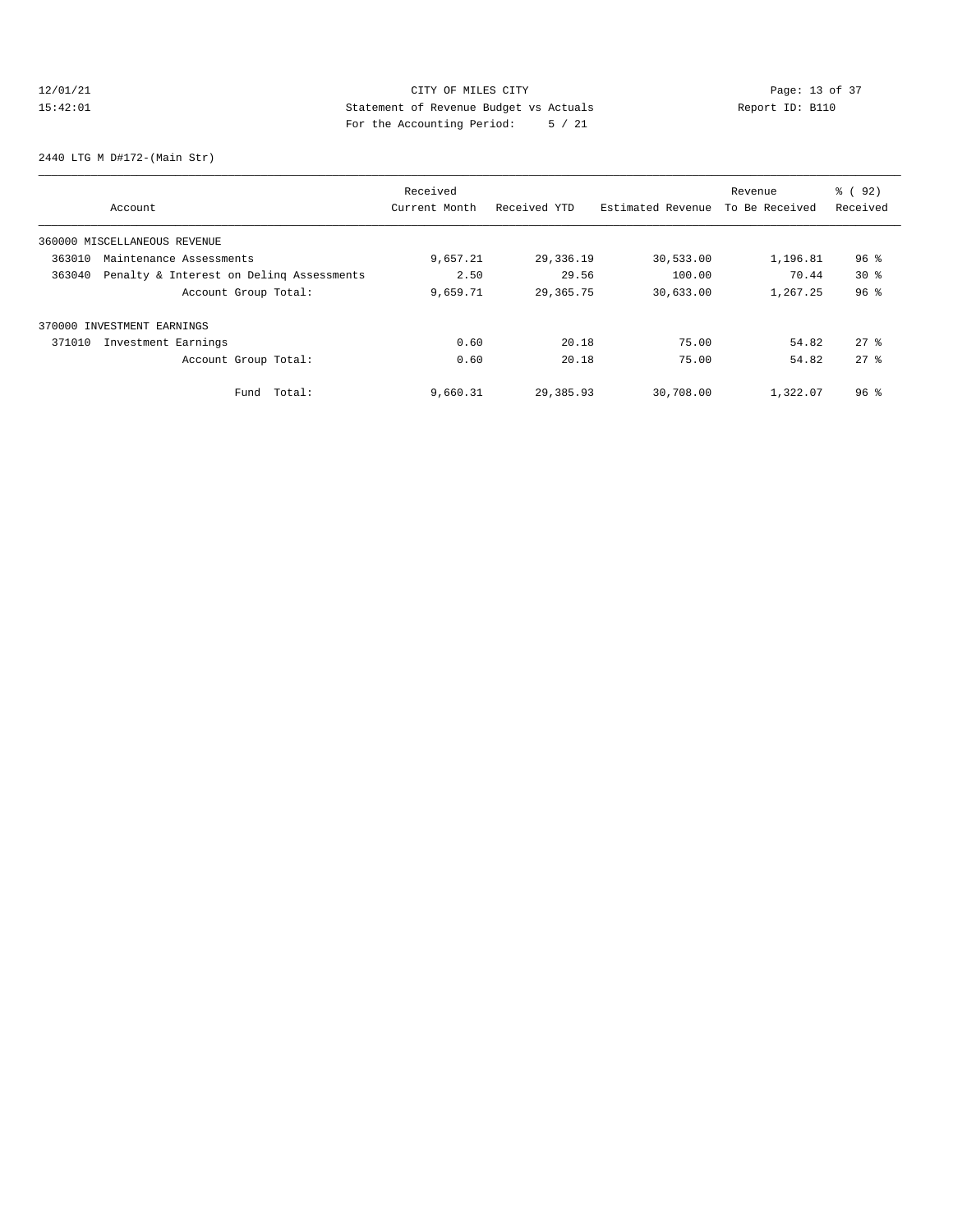## 12/01/21 Page: 14 of 37 15:42:01 Statement of Revenue Budget vs Actuals Report ID: B110 For the Accounting Period: 5 / 21

2450 LTG M D#195-(SG-Trico)

| Account                                            | Received<br>Current Month | Received YTD | Estimated Revenue | Revenue<br>To Be Received | % ( 92 )<br>Received |
|----------------------------------------------------|---------------------------|--------------|-------------------|---------------------------|----------------------|
| 360000 MISCELLANEOUS REVENUE                       |                           |              |                   |                           |                      |
| 363010<br>Maintenance Assessments                  | 1,111.66                  | 3,039.74     | 3,172.00          | 132.26                    | $96$ %               |
| 363040<br>Penalty & Interest on Deling Assessments | 0.29                      | 2.48         | 10.00             | 7.52                      | $25$ $%$             |
| Account Group Total:                               | 1,111.95                  | 3,042.22     | 3,182.00          | 139.78                    | 96 <sup>°</sup>      |
| 370000 INVESTMENT EARNINGS                         |                           |              |                   |                           |                      |
| 371010<br>Investment Earnings                      | 0.20                      | 5.11         | 75.00             | 69.89                     | 7 %                  |
| Account Group Total:                               | 0.20                      | 5.11         | 75.00             | 69.89                     | 7 %                  |
| Fund Total:                                        | 1,112.15                  | 3,047.33     | 3,257.00          | 209.67                    | $94$ $\frac{6}{3}$   |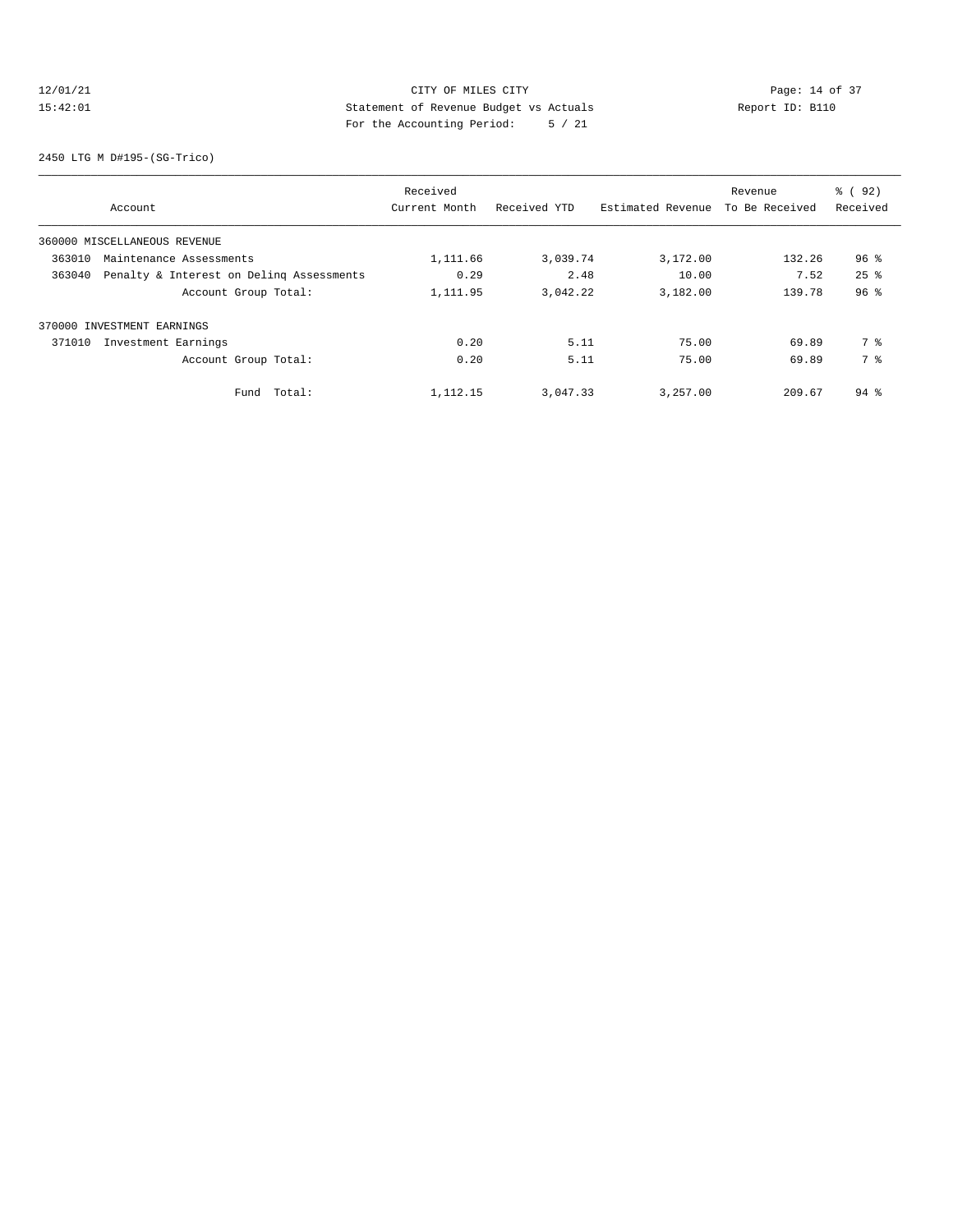## 12/01/21 CITY OF MILES CITY<br>15:42:01 Page: 15 of 37<br>15:42:01 CITY OF MILES CITY<br>15:42:01 Page: 15 of 37 15:42:01 Statement of Revenue Budget vs Actuals Report ID: B110 For the Accounting Period: 5 / 21

2470 LTG M D#202-(SG-MDU&NV)

|        |                                          | Received      |              |                   | Revenue        | % ( 92 )        |
|--------|------------------------------------------|---------------|--------------|-------------------|----------------|-----------------|
|        | Account                                  | Current Month | Received YTD | Estimated Revenue | To Be Received | Received        |
|        | 360000 MISCELLANEOUS REVENUE             |               |              |                   |                |                 |
| 363010 | Maintenance Assessments                  | 1,778.35      | 5,579.71     | 5,542.00          | $-37.71$       | $101$ %         |
| 363040 | Penalty & Interest on Deling Assessments | 0.46          | 39.79        | 75.00             | 35.21          | 53 <sup>8</sup> |
|        | Account Group Total:                     | 1,778.81      | 5,619.50     | 5,617.00          | $-2.50$        | $100$ %         |
|        | 370000 INVESTMENT EARNINGS               |               |              |                   |                |                 |
| 371010 | Investment Earnings                      | 0.46          | 8.41         | 50.00             | 41.59          | $17*$           |
|        | Account Group Total:                     | 0.46          | 8.41         | 50.00             | 41.59          | $17*$           |
|        | Fund Total:                              | 1,779.27      | 5,627.91     | 5,667.00          | 39.09          | 99 <sup>8</sup> |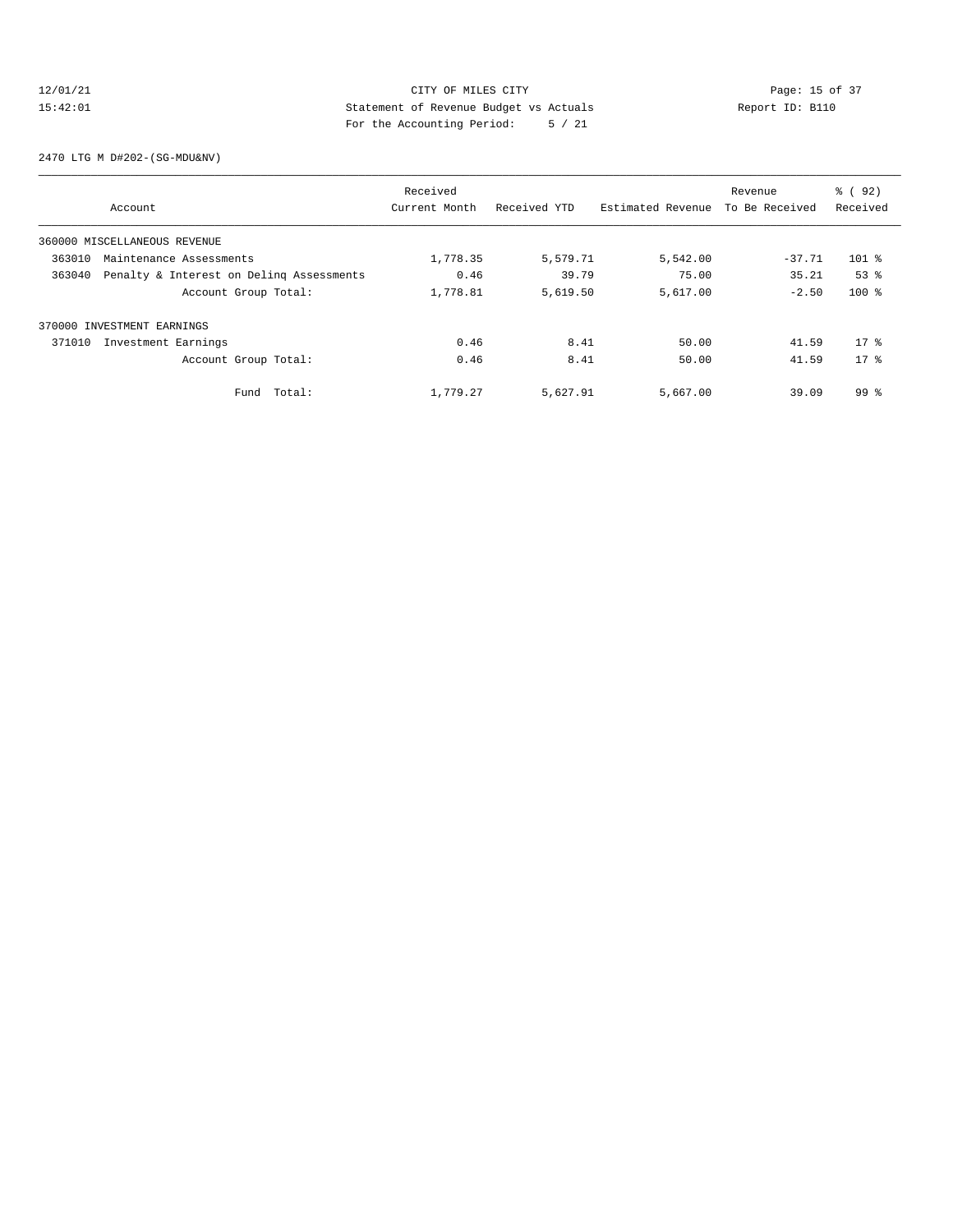## 12/01/21 CITY OF MILES CITY<br>15:42:01 Page: 16 of 37<br>15:42:01 Statement of Revenue Budget vs Actuals<br>15:42:01 Page: 16 of 37 15:42:01 Statement of Revenue Budget vs Actuals Report ID: B110 For the Accounting Period: 5 / 21

2480 LTG M M#173-(Milestown Estates)

|                                                    | Received      |              |                   | Revenue        | 8 (92)          |
|----------------------------------------------------|---------------|--------------|-------------------|----------------|-----------------|
| Account                                            | Current Month | Received YTD | Estimated Revenue | To Be Received | Received        |
| 360000 MISCELLANEOUS REVENUE                       |               |              |                   |                |                 |
| 363010<br>Maintenance Assessments                  | 428.46        | 2,916.78     | 3,276.00          | 359.22         | $89*$           |
| 363040<br>Penalty & Interest on Deling Assessments | 0.11          | 3.02         | 10.00             | 6.98           | $30*$           |
| Account Group Total:                               | 428.57        | 2,919.80     | 3,286.00          | 366.20         | 89 %            |
| 370000 INVESTMENT EARNINGS                         |               |              |                   |                |                 |
| 371010<br>Investment Earnings                      | 0.16          | 2.18         | 20.00             | 17.82          | 11 <sup>8</sup> |
| Account Group Total:                               | 0.16          | 2.18         | 20.00             | 17.82          | 11 <sup>8</sup> |
| Fund Total:                                        | 428.73        | 2,921.98     | 3,306.00          | 384.02         | 88 %            |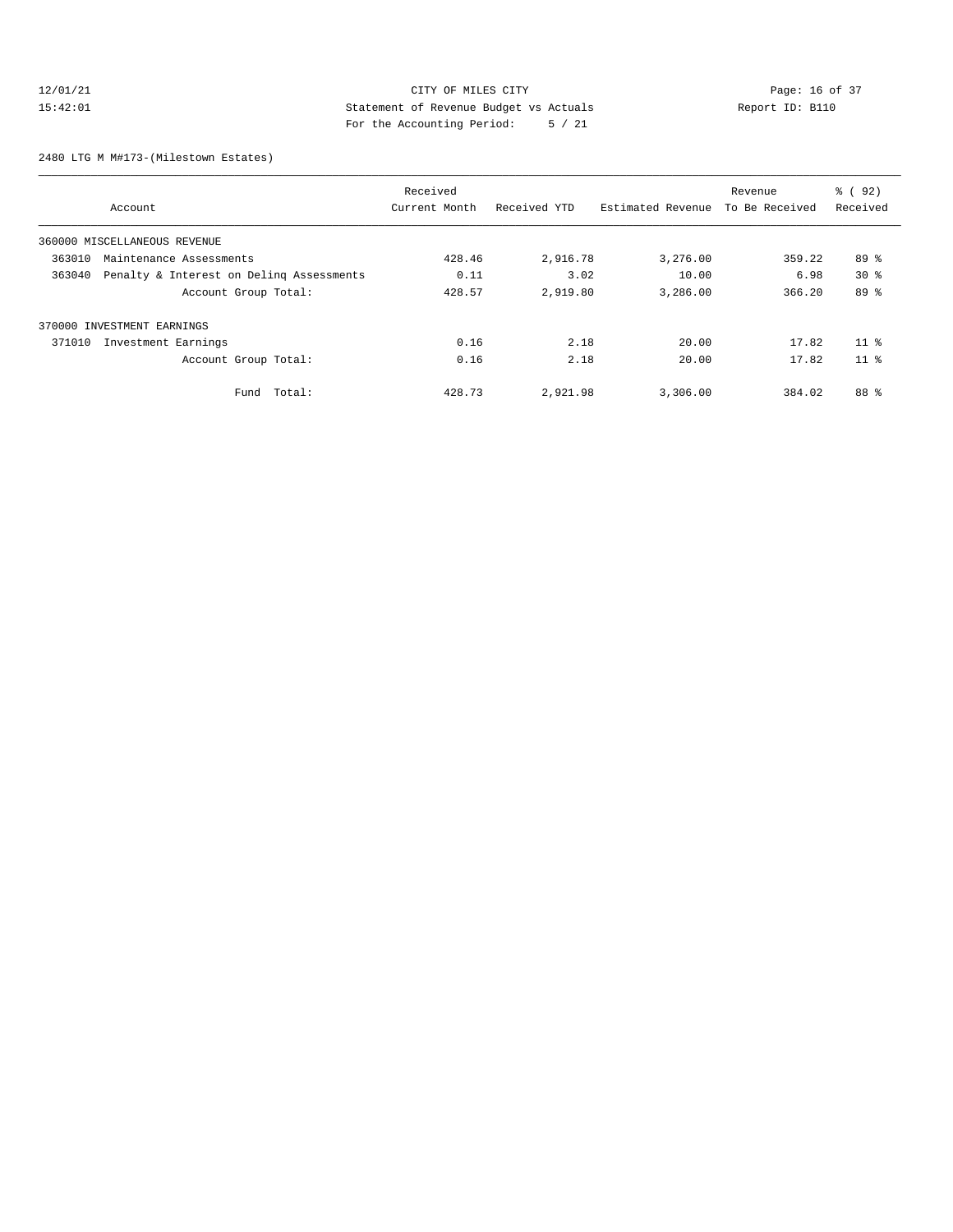## 12/01/21 CITY OF MILES CITY<br>15:42:01 Page: 17 of 37<br>15:42:01 CITY OF MILES CITY<br>15:42:01 Page: 17 of 37 15:42:01 Statement of Revenue Budget vs Actuals Report ID: B110 For the Accounting Period: 5 / 21

2510 STR MAINT DIST #204

|        |                                          | Received      |              |                   | Revenue        | % (92)          |
|--------|------------------------------------------|---------------|--------------|-------------------|----------------|-----------------|
|        | Account                                  | Current Month | Received YTD | Estimated Revenue | To Be Received | Received        |
|        | 330000 INTERGOVERNMENTAL REVENUES        |               |              |                   |                |                 |
| 331113 | FEMA -Projects                           | 0.00          | 18,400.00    | 18,400.00         | 0.00           | $100*$          |
| 331990 | Federal Stimulus                         | 0.00          | 4,488.92     | 0.00              | $-4,488.92$    | $***$ $%$       |
| 331993 | COVID-19 Federal Stimulus                | 0.00          | 3,935.46     | 0.00              | $-3.935.46$    | $***$ $=$       |
|        | Account Group Total:                     | 0.00          | 26,824.38    | 18,400.00         | $-8,424.38$    | $146$ %         |
|        | 360000 MISCELLANEOUS REVENUE             |               |              |                   |                |                 |
| 362020 | MISC REVENUE                             | 0.00          | 10,422.50    | 0.00              | $-10, 422.50$  | $***$ $ -$      |
| 363010 | Maintenance Assessments                  | 576,520.47    | 1,729,304.50 | 1,803,521.00      | 74,216.50      | 96 <sup>8</sup> |
| 363040 | Penalty & Interest on Deling Assessments | 322.45        | 3,995.12     | 4,000.00          | 4.88           | $100*$          |
|        | Account Group Total:                     | 576,842.92    | 1,743,722.12 | 1,807,521.00      | 63,798.88      | 96 <sup>8</sup> |
|        | 370000 INVESTMENT EARNINGS               |               |              |                   |                |                 |
| 371010 | Investment Earnings                      | 9.32          | 123.09       | 10,000.00         | 9,876.91       | 1 <sup>8</sup>  |
|        | Account Group Total:                     | 9.32          | 123.09       | 10,000.00         | 9,876.91       | 1 <sup>8</sup>  |
|        | 380000 OTHER FINANCING SOURCES           |               |              |                   |                |                 |
| 383000 | Interfund Operating Transfer             | 0.00          | 700,163.61   | 684,208.00        | $-15,955.61$   | $102$ %         |
|        | Account Group Total:                     | 0.00          | 700,163.61   | 684,208.00        | $-15.955.61$   | $102$ %         |
|        | Fund Total:                              | 576,852.24    | 2,470,833.20 | 2,520,129.00      | 49,295.80      | 98 <sup>8</sup> |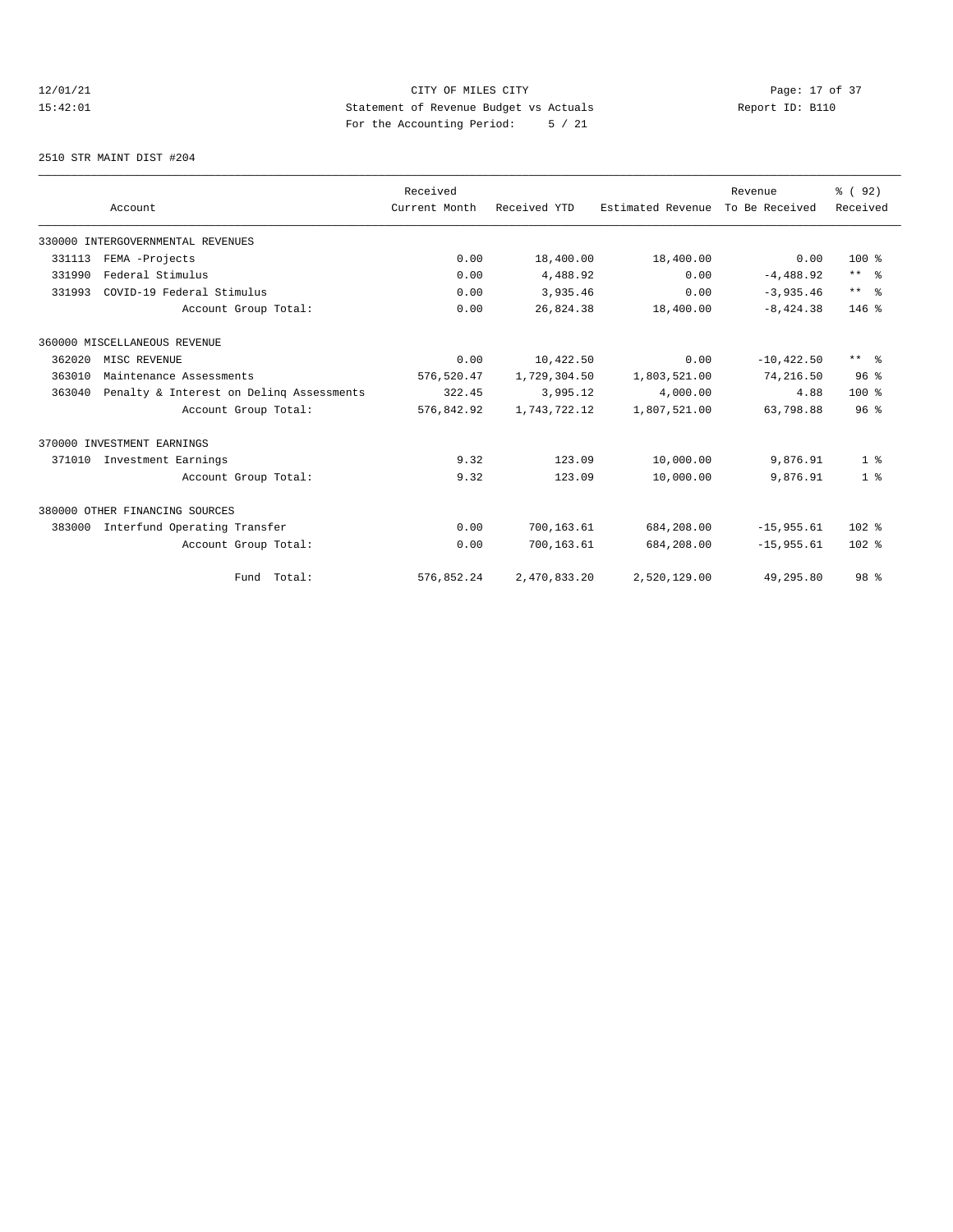## 12/01/21 CITY OF MILES CITY<br>15:42:01 Page: 18 of 37<br>15:42:01 CITY OF MILES CITY<br>15:42:01 Page: 18 of 37 15:42:01 Statement of Revenue Budget vs Actuals Report ID: B110 For the Accounting Period: 5 / 21

2520 STR MAINT DIST #205

|        |                                          | Received      |              |                   | Revenue        | % (92)          |
|--------|------------------------------------------|---------------|--------------|-------------------|----------------|-----------------|
|        | Account                                  | Current Month | Received YTD | Estimated Revenue | To Be Received | Received        |
|        | 330000 INTERGOVERNMENTAL REVENUES        |               |              |                   |                |                 |
| 331113 | FEMA -Projects                           | 0.00          | 4,600.00     | 4,600.00          | 0.00           | $100*$          |
| 331990 | Federal Stimulus                         | 0.00          | 1,122.20     | 0.00              | $-1,122.20$    | $***$ $%$       |
| 331993 | COVID-19 Federal Stimulus                | 0.00          | 560.36       | 0.00              | $-560.36$      | $***$ $=$       |
|        | Account Group Total:                     | 0.00          | 6,282.56     | 4,600.00          | $-1,682.56$    | $137*$          |
|        | 360000 MISCELLANEOUS REVENUE             |               |              |                   |                |                 |
| 362020 | MISC REVENUE                             | 0.00          | 2,544.00     | 0.00              | $-2,544.00$    | $***$ $ -$      |
| 363010 | Maintenance Assessments                  | 52,190.68     | 191,378.69   | 207,362.00        | 15,983.31      | $92$ $%$        |
| 363040 | Penalty & Interest on Deling Assessments | 13.53         | 434.69       | 1,000.00          | 565.31         | 43.8            |
|        | Account Group Total:                     | 52, 204.21    | 194, 357. 38 | 208,362.00        | 14,004.62      | 93 <sup>8</sup> |
|        | 370000 INVESTMENT EARNINGS               |               |              |                   |                |                 |
| 371010 | Investment Earnings                      | 30.29         | 486.39       | 4,000.00          | 3,513.61       | $12*$           |
|        | Account Group Total:                     | 30.29         | 486.39       | 4,000.00          | 3,513.61       | $12*$           |
|        | 380000 OTHER FINANCING SOURCES           |               |              |                   |                |                 |
| 383000 | Interfund Operating Transfer             | 0.00          | 25,040.90    | 83,878.00         | 58,837.10      | $30*$           |
|        | Account Group Total:                     | 0.00          | 25,040.90    | 83,878.00         | 58,837.10      | $30*$           |
|        | Fund Total:                              | 52, 234.50    | 226, 167.23  | 300,840.00        | 74,672.77      | 75 %            |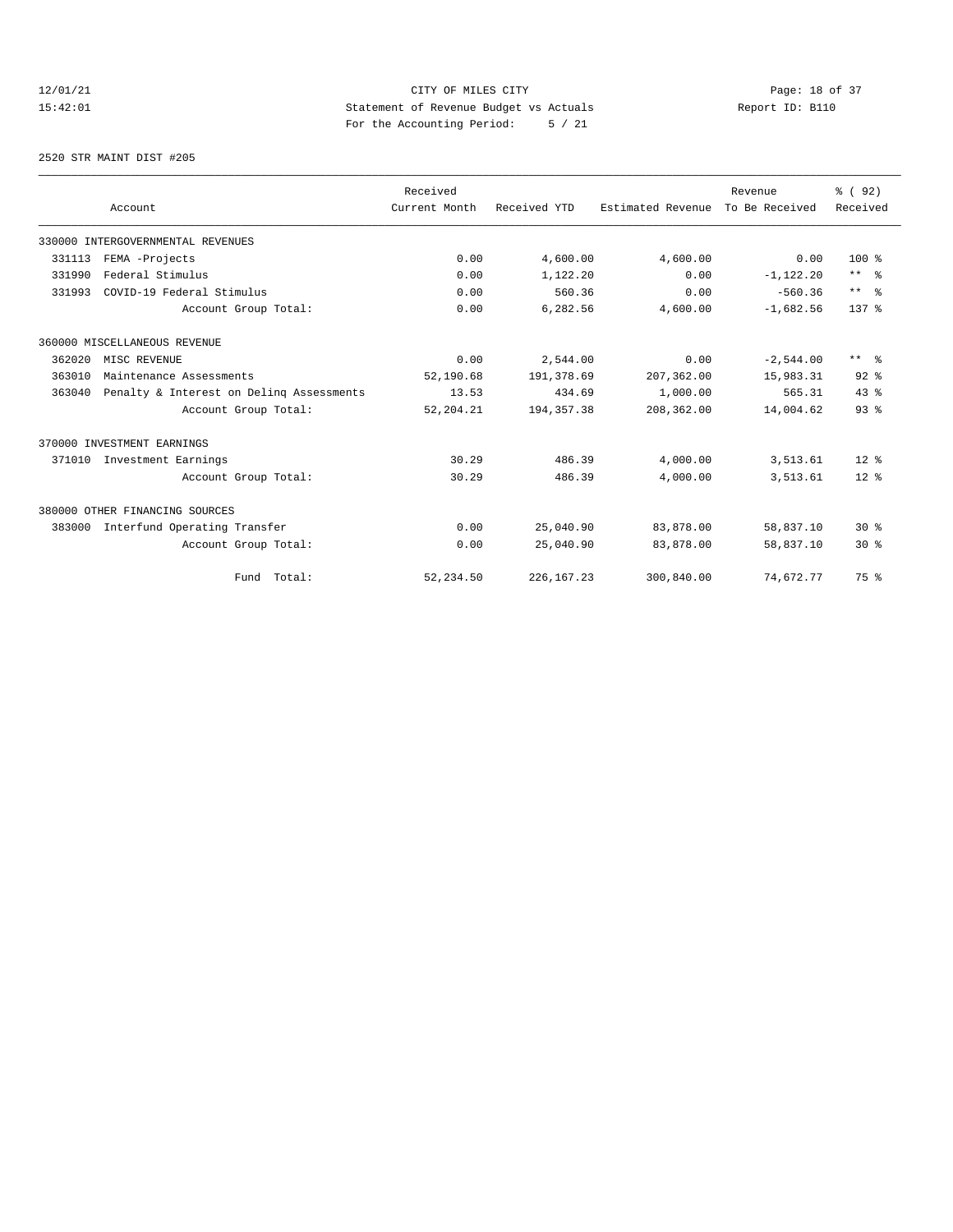## 12/01/21 CITY OF MILES CITY<br>15:42:01 Page: 19 of 37<br>15:42:01 CITY OF MILES CITY<br>15:42:01 Page: 19 of 37 15:42:01 Statement of Revenue Budget vs Actuals Report ID: B110 For the Accounting Period: 5 / 21

2540 STR MAINT DIST#207-(MILESTOWN ESTATES)

| Received                                           |               |              |                   |                | % ( 92 ) |
|----------------------------------------------------|---------------|--------------|-------------------|----------------|----------|
| Account                                            | Current Month | Received YTD | Estimated Revenue | To Be Received | Received |
| 360000 MISCELLANEOUS REVENUE                       |               |              |                   |                |          |
| 363010<br>Maintenance Assessments                  | 570.54        | 4,141.70     | 4,620.00          | 478.30         | 90%      |
| 363040<br>Penalty & Interest on Deling Assessments | 0.48          | 8.01         | 20.00             | 11.99          | $40*$    |
| Account Group Total:                               | 571.02        | 4,149.71     | 4,640.00          | 490.29         | 89 %     |
| 370000 INVESTMENT EARNINGS                         |               |              |                   |                |          |
| 371010<br>Investment Earnings                      | 0.61          | 10.38        | 100.00            | 89.62          | $10*$    |
| Account Group Total:                               | 0.61          | 10.38        | 100.00            | 89.62          | $10*$    |
| Total:<br>Fund                                     | 571.63        | 4,160.09     | 4,740.00          | 579.91         | 88 %     |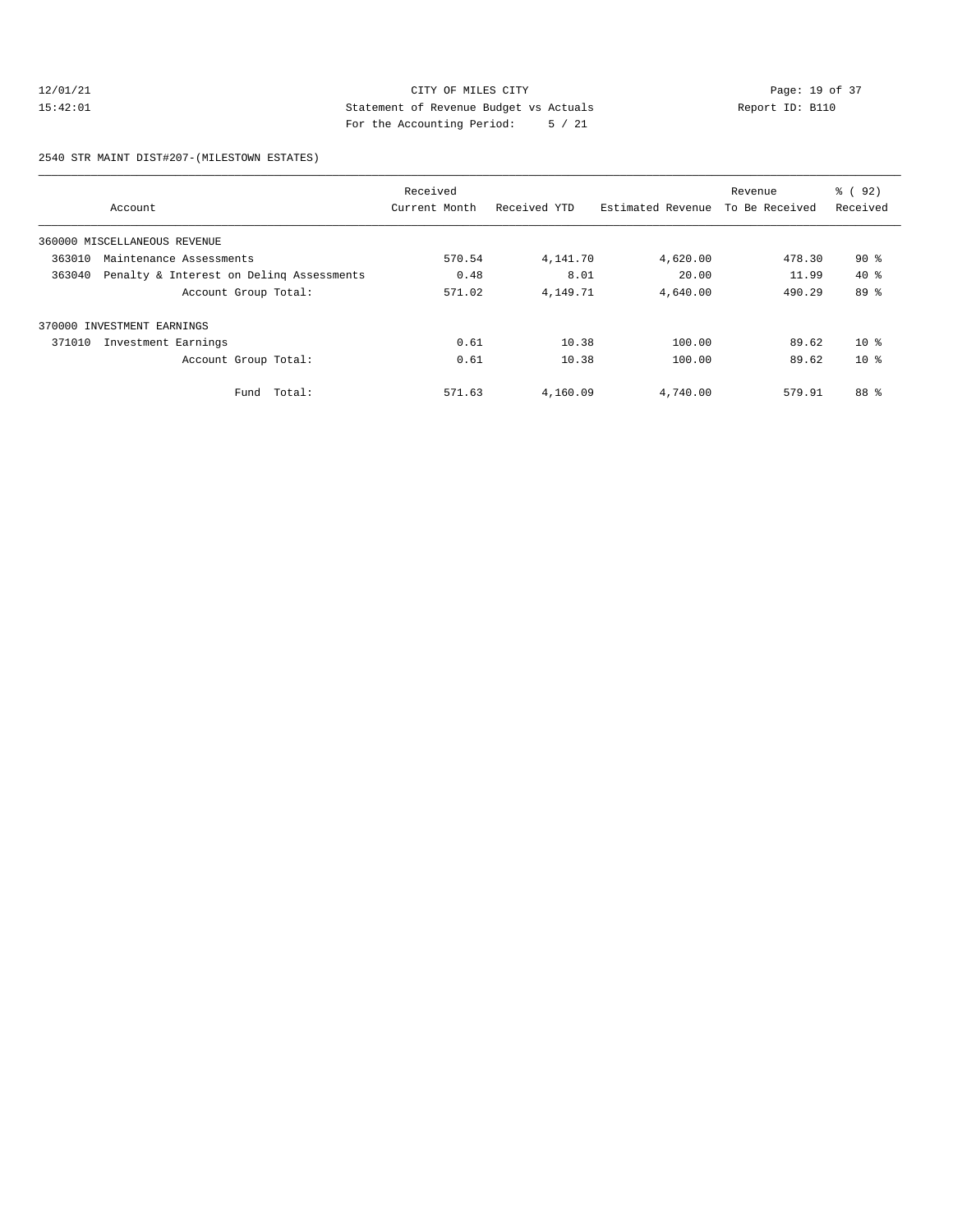## 12/01/21 CITY OF MILES CITY<br>15:42:01 Page: 20 of 37<br>15:42:01 Statement of Revenue Budget vs Actuals<br>15:42:01 Page: 20 of 37 15:42:01 Statement of Revenue Budget vs Actuals Report ID: B110 For the Accounting Period: 5 / 21

### 2701 Fire Grants

|        |                                   |             | Received      |              |                   | Revenue        | % ( 92 )       |
|--------|-----------------------------------|-------------|---------------|--------------|-------------------|----------------|----------------|
|        | Account                           |             | Current Month | Received YTD | Estimated Revenue | To Be Received | Received       |
|        | 330000 INTERGOVERNMENTAL REVENUES |             |               |              |                   |                |                |
| 331113 | FEMA -Projects                    |             | 0.00          | 0.00         | 300,000.00        | 300,000.00     | 0 %            |
|        | Account Group Total:              |             | 0.00          | 0.00         | 300,000.00        | 300,000.00     | 0 %            |
|        | 360000 MISCELLANEOUS REVENUE      |             |               |              |                   |                |                |
| 362020 | MISC REVENUE                      |             | 0.00          | 2.00         | 24,087.00         | 24,085.00      | 0 %            |
| 365040 | DONATIONS-FIRE/AMB                |             | 0.00          | 350.00       | 350.00            | 0.00           | $100$ %        |
| 367000 | Sale of Junk or Salvage           |             | 0.00          | 0.00         | 1,000.00          | 1,000.00       | 0 %            |
|        | Account Group Total:              |             | 0.00          | 352.00       | 25,437.00         | 25,085.00      | 1 <sup>8</sup> |
|        |                                   | Fund Total: | 0.00          | 352.00       | 325, 437, 00      | 325,085,00     | 0 %            |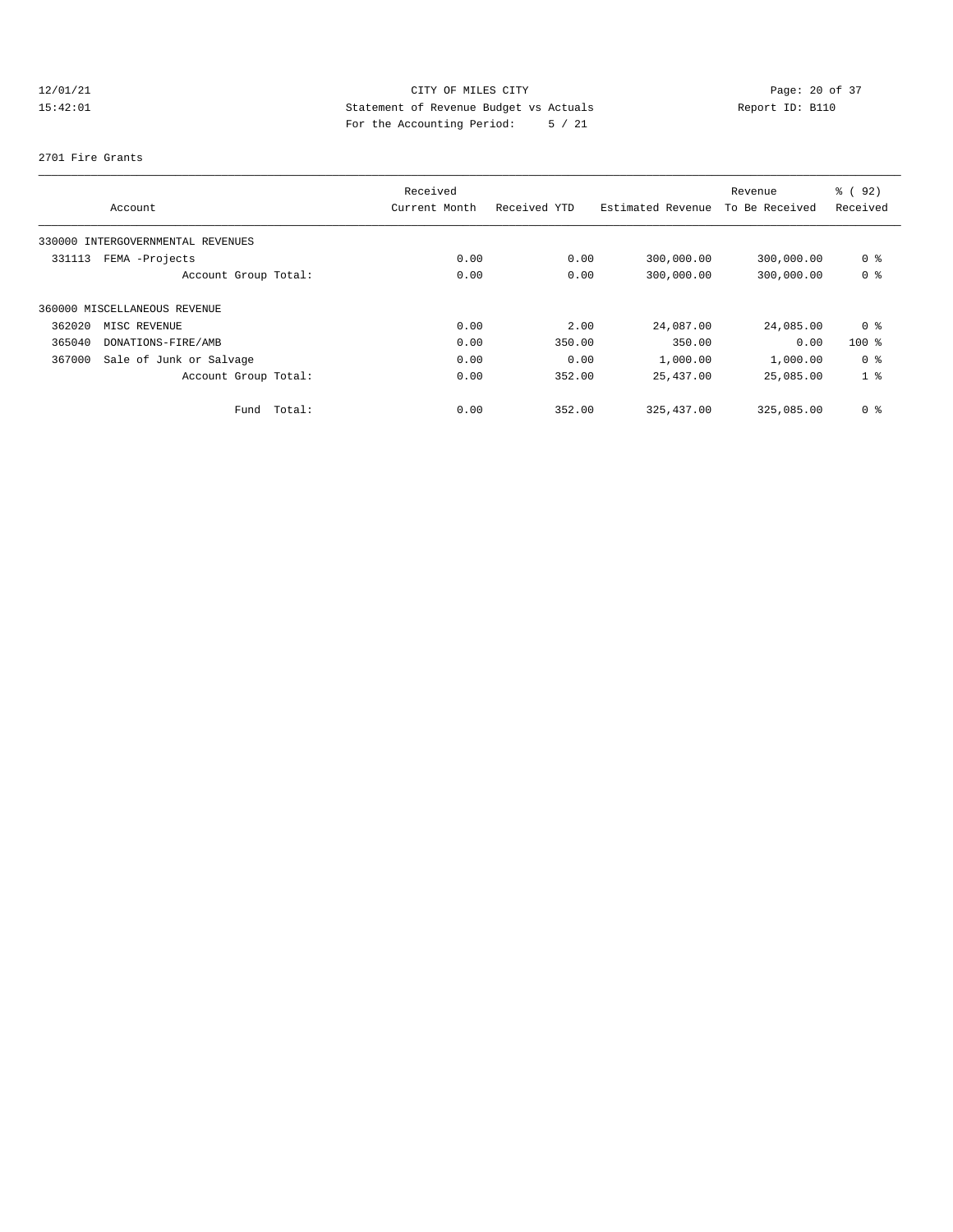## 12/01/21 CITY OF MILES CITY<br>15:42:01 Page: 21 of 37<br>15:42:01 Statement of Revenue Budget vs Actuals<br>15:42:01 Page: 21 of 37 15:42:01 Statement of Revenue Budget vs Actuals Report ID: B110 For the Accounting Period: 5 / 21

2820 GAS TAX

| Account                              | Received<br>Current Month | Received YTD | Estimated Revenue | Revenue<br>To Be Received | 8 (92)<br>Received |
|--------------------------------------|---------------------------|--------------|-------------------|---------------------------|--------------------|
| 330000 INTERGOVERNMENTAL REVENUES    |                           |              |                   |                           |                    |
| Gasoline Tax Apportionment<br>335040 | 14,184.04                 | 156,024.39   | 170,208.00        | 14, 183.61                | $92$ $%$           |
| Account Group Total:                 | 14,184.04                 | 156,024.39   | 170,208.00        | 14, 183.61                | $92$ $%$           |
| Total:<br>Fund                       | 14,184.04                 | 156,024.39   | 170,208.00        | 14, 183.61                | $92$ %             |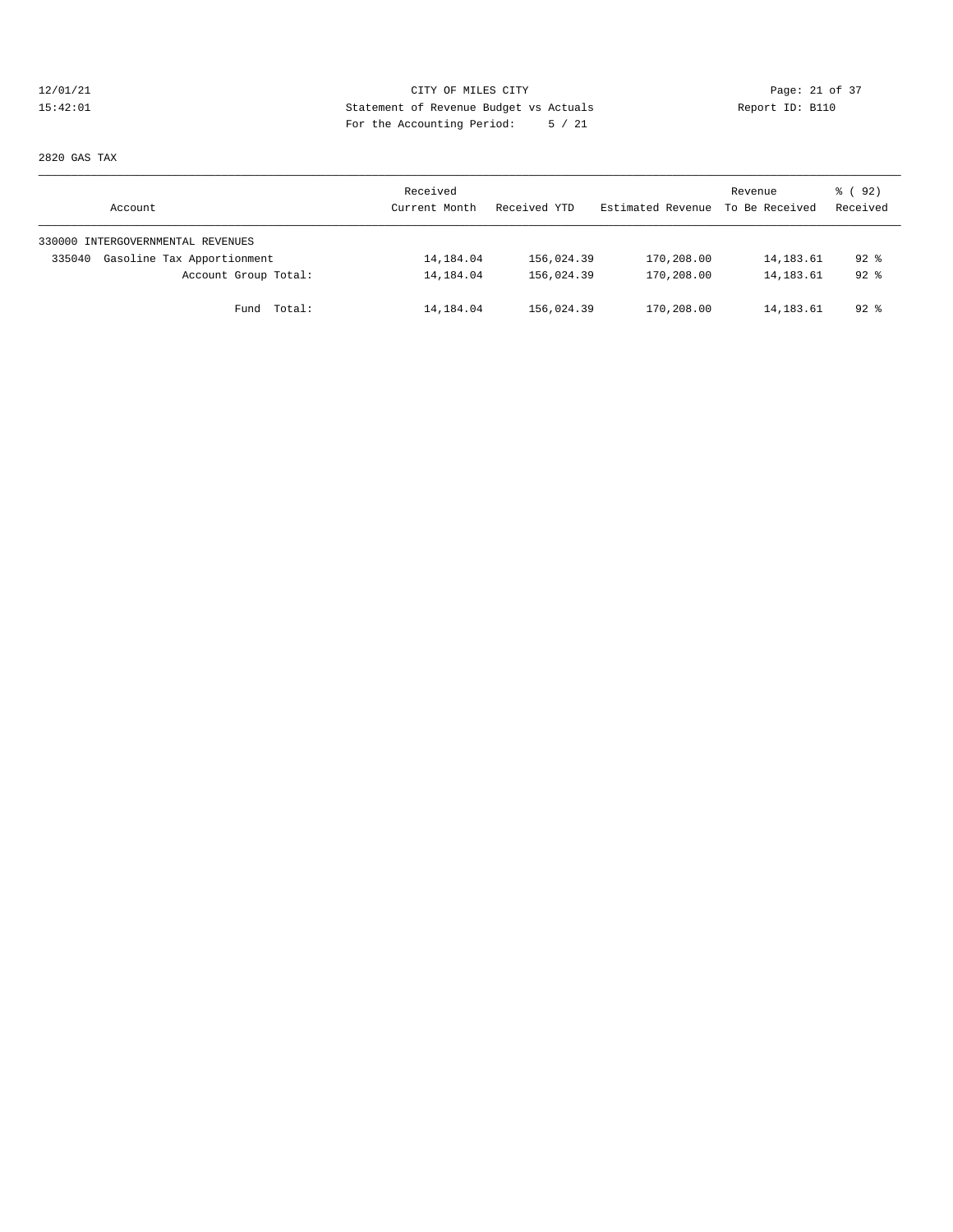# 12/01/21 Page: 22 of 37 15:42:01 Statement of Revenue Budget vs Actuals Report ID: B110 For the Accounting Period: 5 / 21

### 2821 HB473- Fuel Tax

|                                        | Received      |              |                   | Revenue        | % ( 92 )  |
|----------------------------------------|---------------|--------------|-------------------|----------------|-----------|
| Account                                | Current Month | Received YTD | Estimated Revenue | To Be Received | Received  |
| 330000 INTERGOVERNMENTAL REVENUES      |               |              |                   |                |           |
| HB473<br>335041                        | 0.00          | 195,414.18   | 100,000.00        | $-95,414.18$   | $195$ %   |
| Account Group Total:                   | 0.00          | 195, 414.18  | 100,000.00        | $-95,414.18$   | $195$ $%$ |
| 380000 OTHER FINANCING SOURCES         |               |              |                   |                |           |
| Interfund Operating Transfer<br>383000 | 0.00          | 0.00         | 5,000.00          | 5,000.00       | 0 %       |
| Account Group Total:                   | 0.00          | 0.00         | 5,000.00          | 5,000.00       | 0 %       |
| Total:<br>Fund                         | 0.00          | 195, 414.18  | 105,000.00        | $-90.414.18$   | $186$ %   |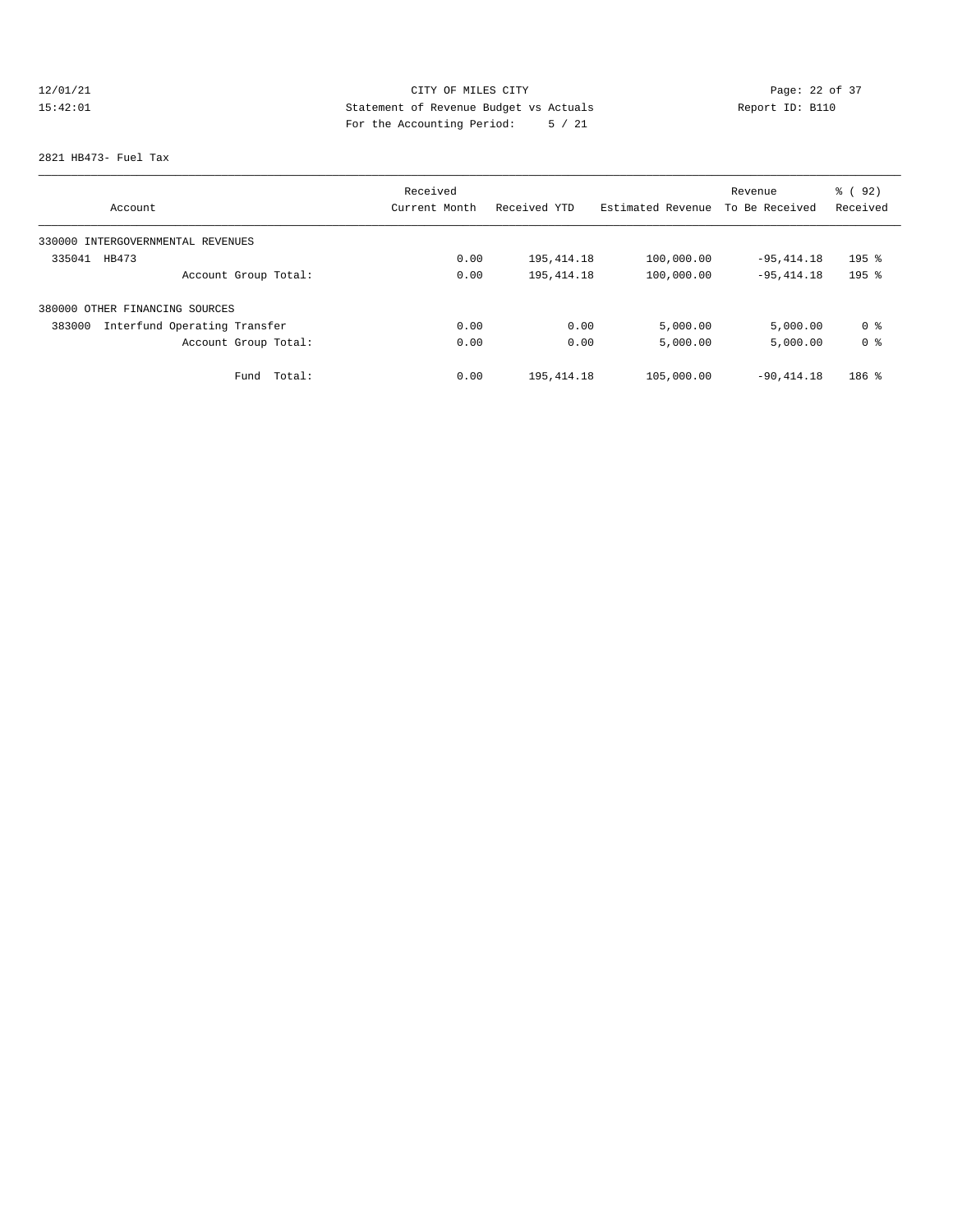## 12/01/21 Page: 23 of 37 15:42:01 Statement of Revenue Budget vs Actuals Report ID: B110 For the Accounting Period: 5 / 21

2850 Southeastern Montana Dispatch-911

|                                      |        | Received      |              |                   | Revenue        | 8 (92)         |
|--------------------------------------|--------|---------------|--------------|-------------------|----------------|----------------|
| Account                              |        | Current Month | Received YTD | Estimated Revenue | To Be Received | Received       |
| 330000<br>INTERGOVERNMENTAL REVENUES |        |               |              |                   |                |                |
| Basic 911 Funds<br>335080            |        | 55,792.14     | 209, 323.36  | 201,000.00        | $-8,323.36$    | $104$ %        |
| Account Group Total:                 |        | 55,792.14     | 209, 323.36  | 201,000.00        | $-8,323.36$    | $104$ %        |
| 370000 INVESTMENT EARNINGS           |        |               |              |                   |                |                |
| Investment Earnings<br>371010        |        | 11.88         | 130.56       | 9,051.00          | 8,920.44       | 1 <sup>8</sup> |
| Account Group Total:                 |        | 11.88         | 130.56       | 9,051.00          | 8,920.44       | 1 <sup>8</sup> |
| Fund                                 | Total: | 55,804.02     | 209, 453.92  | 210,051.00        | 597.08         | $100$ %        |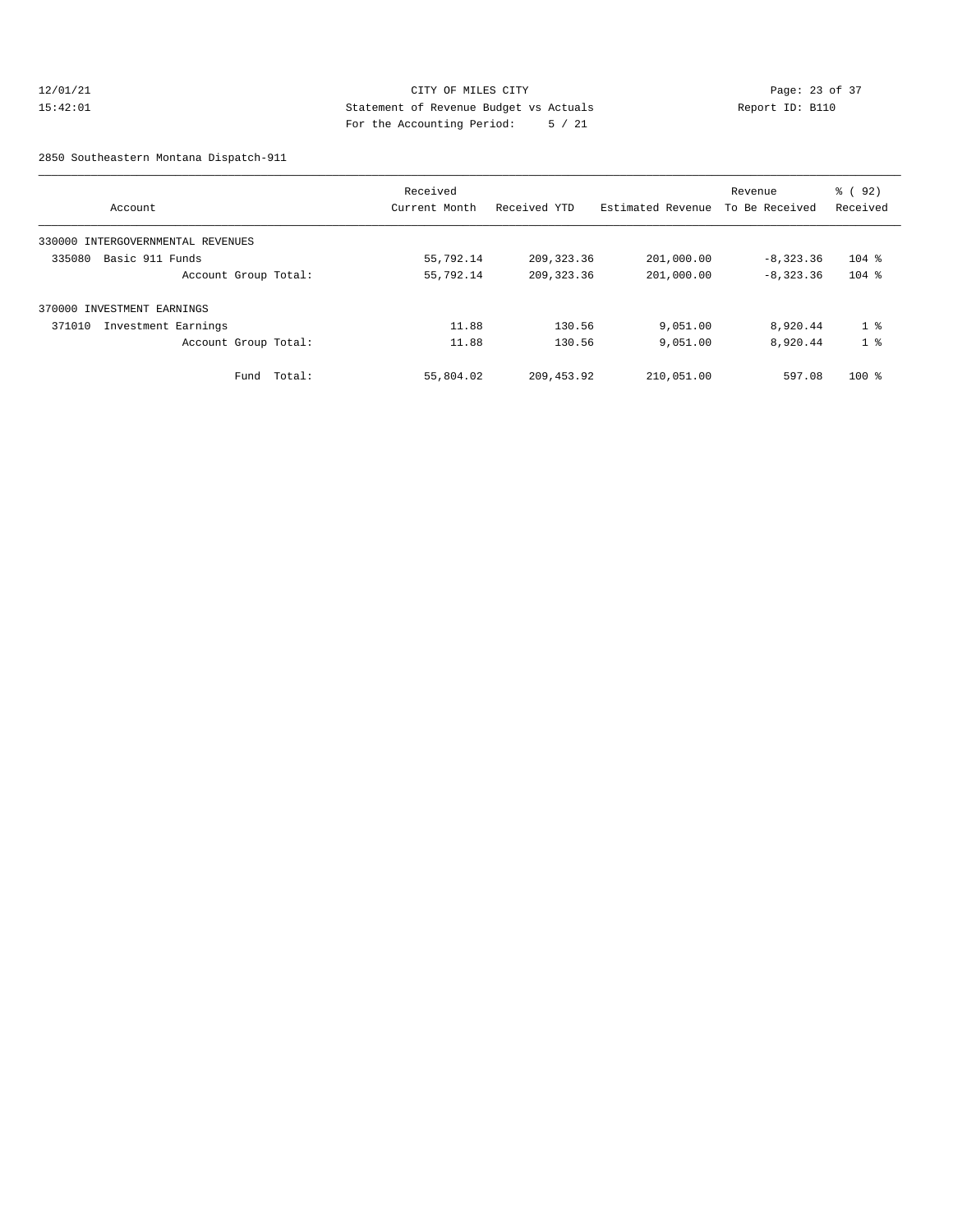## 12/01/21 CITY OF MILES CITY CHE CITY Page: 24 of 37<br>15:42:01 Statement of Revenue Budget vs Actuals Report ID: B110<br>15:42:01 Page: 24 of 37 15:42:01 Statement of Revenue Budget vs Actuals Report ID: B110 For the Accounting Period: 5 / 21

### 2880 LIBRARY GRANTS

|        | Account                           | Received<br>Current Month | Received YTD | Estimated Revenue | Revenue<br>To Be Received | % ( 92 )<br>Received |
|--------|-----------------------------------|---------------------------|--------------|-------------------|---------------------------|----------------------|
|        | 330000 INTERGOVERNMENTAL REVENUES |                           |              |                   |                           |                      |
| 334100 | Library - State Aid               | 0.00                      | 5,398.69     | 5,399.00          | 0.31                      | $100$ %              |
| 334101 | HB#193-Interlibrary Loan Reimb    | 0.00                      | 0.00         | 5,000.00          | 5,000.00                  | 0 %                  |
| 334104 | Sagebrush Fed Headquarters        | 0.00                      | 0.00         | 5,757.00          | 5,757.00                  | 0 <sup>8</sup>       |
| 334105 | Sagebrush Fed/Coal Sev Tax        | 0.00                      | 5,756.23     | 0.00              | $-5.756.23$               | $***$ $\frac{6}{6}$  |
|        | Account Group Total:              | 0.00                      | 11, 154.92   | 16,156.00         | 5,001.08                  | 69 %                 |
|        | Fund Total:                       | 0.00                      | 11,154.92    | 16,156.00         | 5,001.08                  | 69 %                 |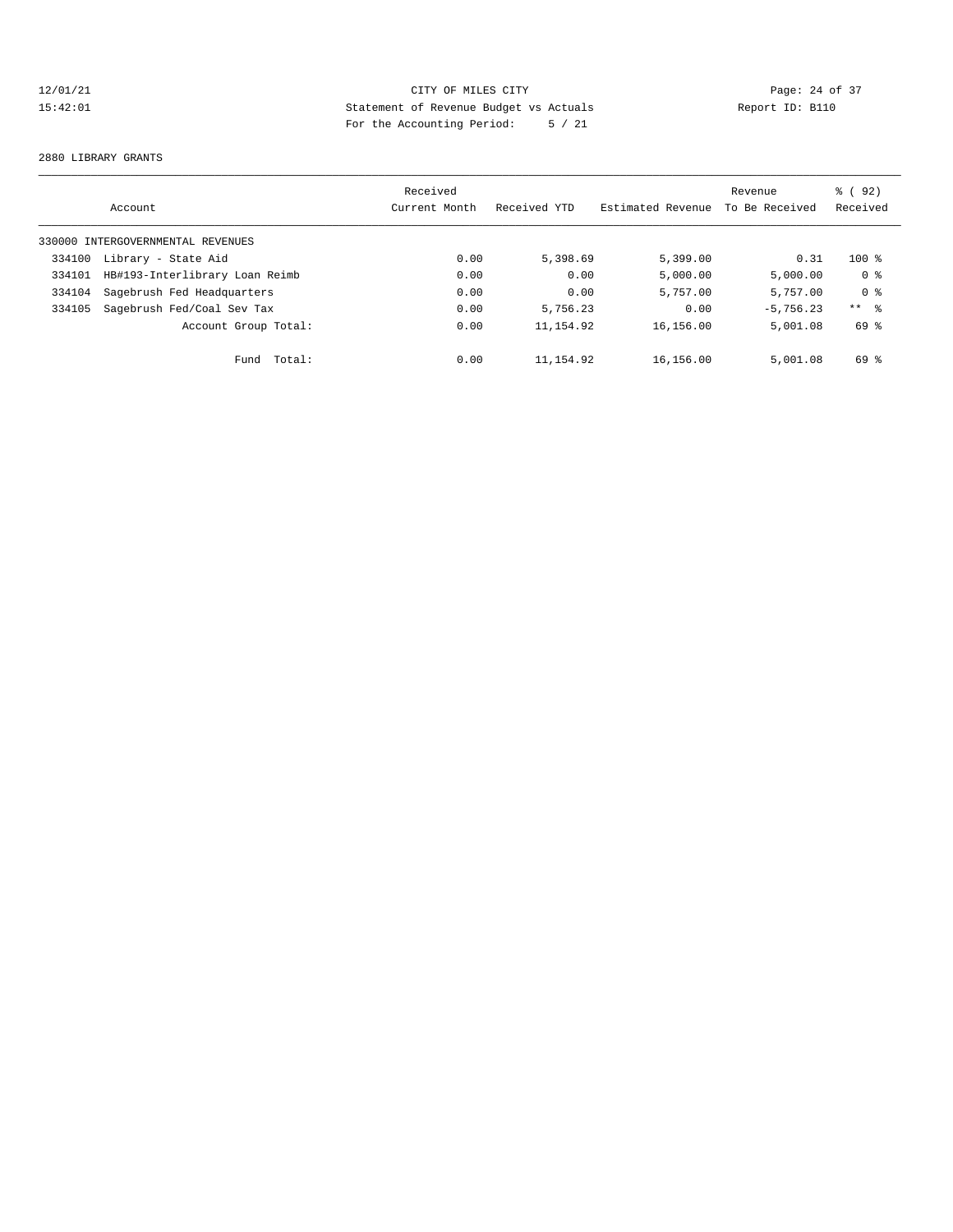## 12/01/21 CITY OF MILES CITY<br>15:42:01 Page: 25 of 37<br>15:42:01 Statement of Revenue Budget vs Actuals<br>15:42:01 Page: 25 of 37 15:42:01 Statement of Revenue Budget vs Actuals Report ID: B110 For the Accounting Period: 5 / 21

2935 Historic Preservation

|        | Account                           | Received<br>Current Month | Received YTD | Estimated Revenue | Revenue<br>To Be Received | % ( 92 )<br>Received |
|--------|-----------------------------------|---------------------------|--------------|-------------------|---------------------------|----------------------|
|        | 330000 INTERGOVERNMENTAL REVENUES |                           |              |                   |                           |                      |
| 331993 | COVID-19 Federal Stimulus         | 0.00                      | 1,120.40     | 0.00              | $-1,120.40$               | $***$ %              |
| 334000 | State Grants                      | 0.00                      | 3,000.00     | 6.000.00          | 3,000.00                  | $50*$                |
|        | Account Group Total:              | 0.00                      | 4,120.40     | 6,000.00          | 1,879.60                  | 69 %                 |
|        | 380000 OTHER FINANCING SOURCES    |                           |              |                   |                           |                      |
| 383000 | Interfund Operating Transfer      | 0.00                      | 3,000.00     | 3,000.00          | 0.00                      | $100$ %              |
|        | Account Group Total:              | 0.00                      | 3,000.00     | 3,000.00          | 0.00                      | $100$ %              |
|        | Total:<br>Fund                    | 0.00                      | 7,120.40     | 9,000.00          | 1,879.60                  | 79 %                 |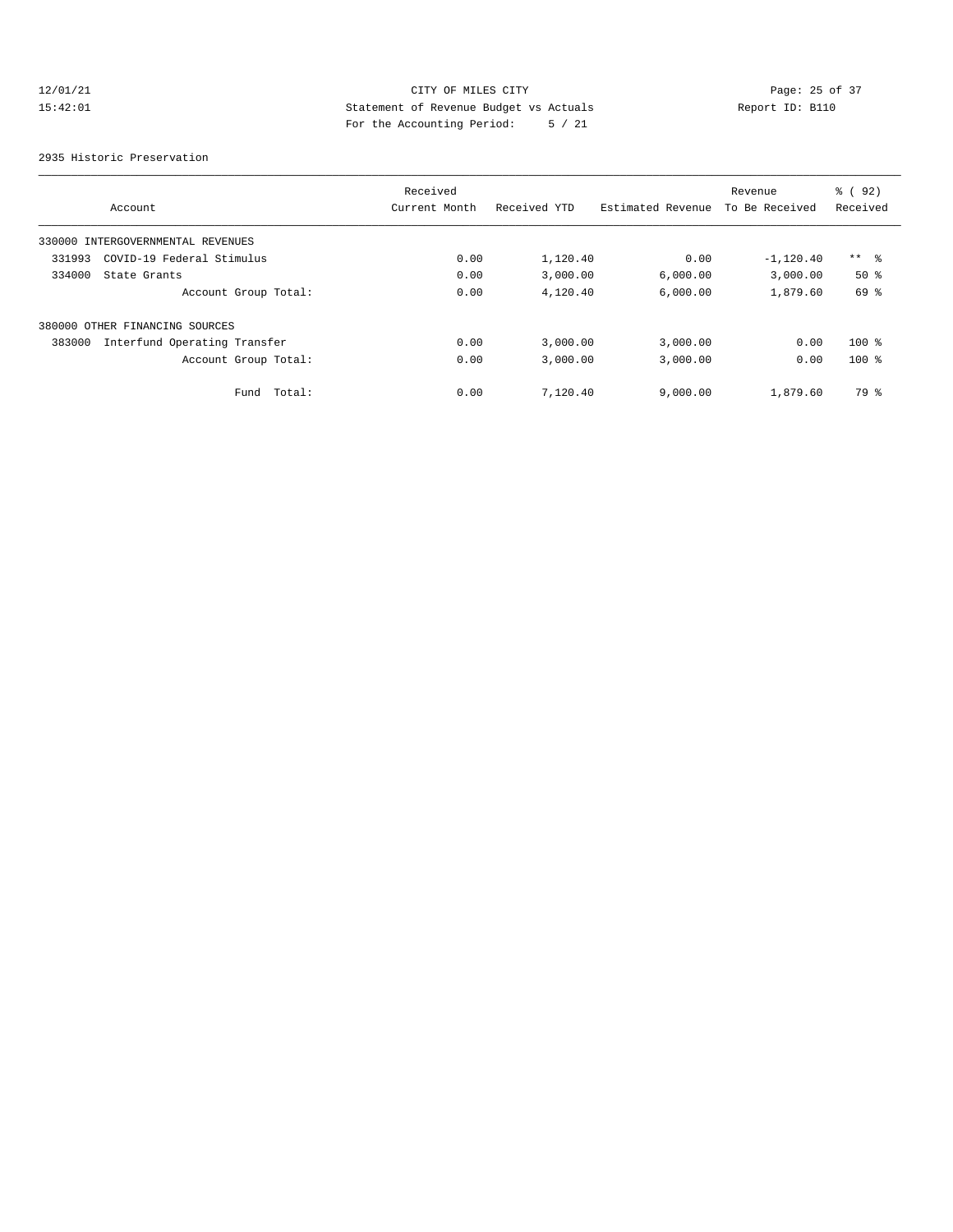## 12/01/21 Page: 26 of 37<br>15:42:01 CITY OF MILES CITY Page: 26 of 37<br>15:42:01 Statement of Revenue Budget vs Actuals Report ID: B110 15:42:01 Statement of Revenue Budget vs Actuals Report ID: B110 For the Accounting Period: 5 / 21

2985 RETIRED SENIOR VOLUNTEER PROG (RSVP)

|        | Account                           | Received<br>Current Month | Received YTD | Estimated Revenue | Revenue<br>To Be Received | % ( 92 )<br>Received |
|--------|-----------------------------------|---------------------------|--------------|-------------------|---------------------------|----------------------|
|        |                                   |                           |              |                   |                           |                      |
|        | 330000 INTERGOVERNMENTAL REVENUES |                           |              |                   |                           |                      |
| 331165 | RSVP FEDERAL GRANTS               | 7,957.38                  | 73,258.25    | 86,412.00         | 13, 153. 75               | 85%                  |
|        | Account Group Total:              | 7,957.38                  | 73,258.25    | 86,412.00         | 13, 153. 75               | 85 %                 |
|        | 360000 MISCELLANEOUS REVENUE      |                           |              |                   |                           |                      |
| 362020 | MISC REVENUE                      | 0.00                      | 6,358.00     | 18,600.00         | 12,242.00                 | $34*$                |
| 365000 | Contributions and Donations       | 0.00                      | 1,262.29     | 0.00              | $-1, 262.29$              | $***$ $-$            |
|        | Account Group Total:              | 0.00                      | 7,620.29     | 18,600.00         | 10,979.71                 | 41 %                 |
|        | 370000 INVESTMENT EARNINGS        |                           |              |                   |                           |                      |
| 371010 | Investment Earnings               | 2.04                      | 22.14        | 0.00              | $-22.14$                  | $***$ $ -$           |
|        | Account Group Total:              | 2.04                      | 22.14        | 0.00              | $-22.14$                  | $***$ $ -$           |
|        | Total:<br>Fund                    | 7,959.42                  | 80,900.68    | 105,012.00        | 24, 111.32                | $77*$                |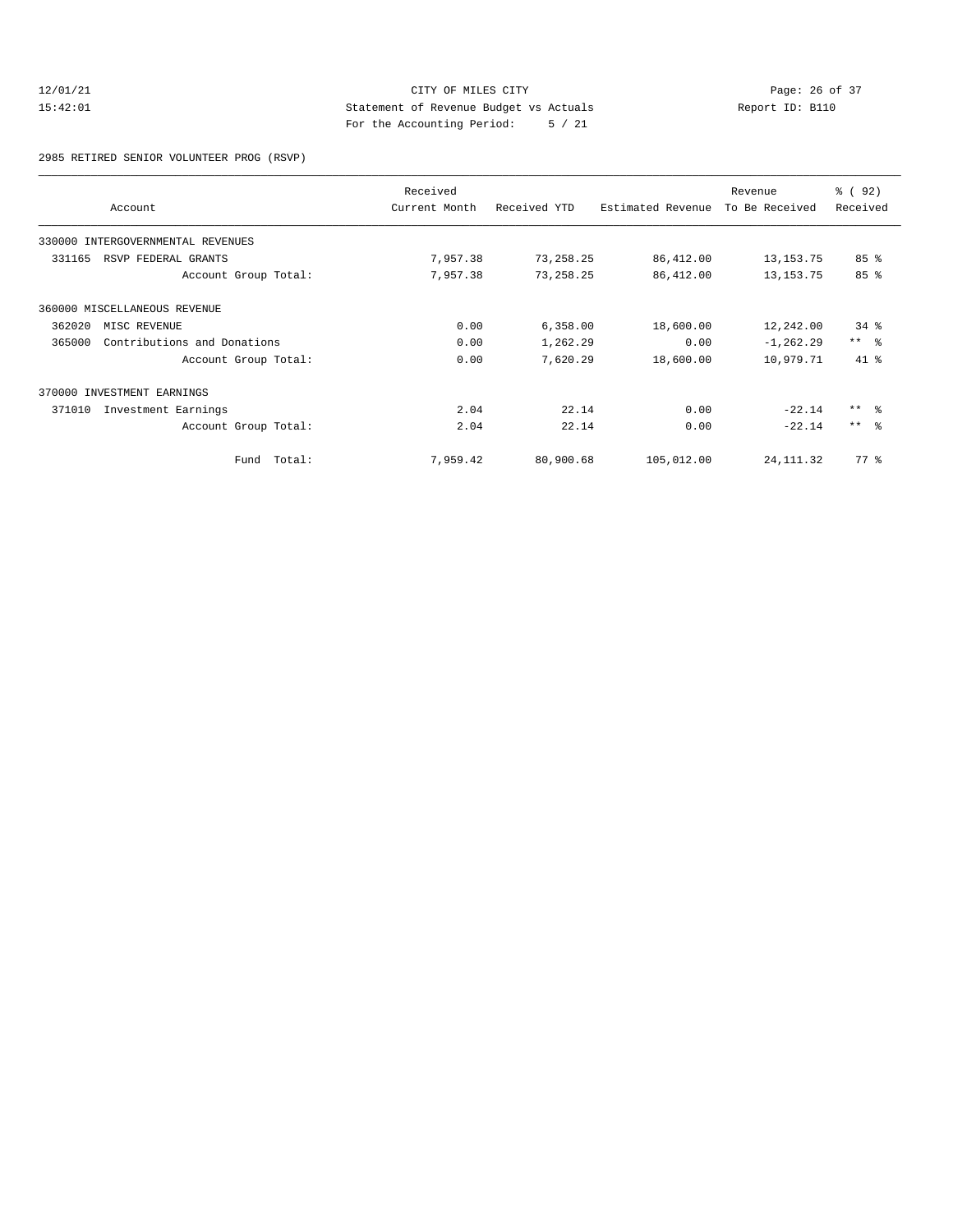## 12/01/21 Page: 27 of 37 15:42:01 Statement of Revenue Budget vs Actuals Report ID: B110 For the Accounting Period: 5 / 21

3301 Judgement Settlement/Southgate

|              | Account                      | Received<br>Current Month | Received YTD | Estimated Revenue | Revenue<br>To Be Received | % ( 92 )<br>Received |
|--------------|------------------------------|---------------------------|--------------|-------------------|---------------------------|----------------------|
| 310000 TAXES |                              |                           |              |                   |                           |                      |
| 311010       | Real Property Taxes          | 34,842.63                 | 94,124.98    | 101,700.00        | 7,575.02                  | $93$ $%$             |
| 311020       | Personal Property Taxes      | 168.04                    | 189.60       | 0.00              | $-189.60$                 | $***$ $ -$           |
|              | Account Group Total:         | 35,010.67                 | 94, 314.58   | 101,700.00        | 7,385.42                  | 93%                  |
|              | 360000 MISCELLANEOUS REVENUE |                           |              |                   |                           |                      |
| 362000       | Insurance Proceeds           | 0.00                      | 100,000.00   | 100,000.00        | 0.00                      | $100$ %              |
|              | Account Group Total:         | 0.00                      | 100,000.00   | 100,000.00        | 0.00                      | $100$ %              |
|              | Total:<br>Fund               | 35,010.67                 | 194, 314.58  | 201,700.00        | 7,385.42                  | 96 <sup>8</sup>      |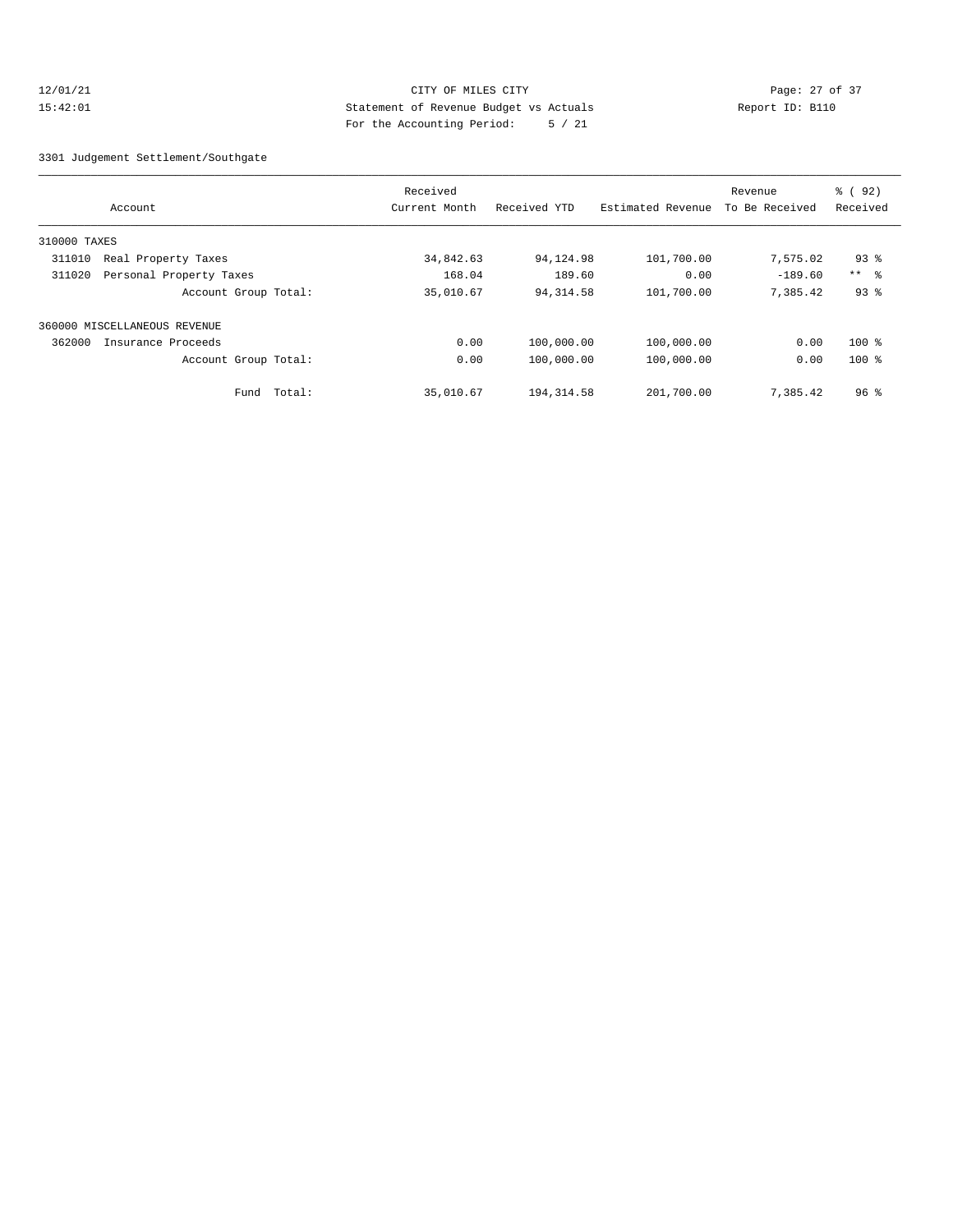## 12/01/21 CITY OF MILES CITY<br>15:42:01 Page: 28 of 37<br>15:42:01 CITY OF MILES CITY<br>15:42:01 Page: 28 of 37 15:42:01 Statement of Revenue Budget vs Actuals Report ID: B110 For the Accounting Period: 5 / 21

3670 SID 211

| Account                      |                                         | Received<br>Current Month | Received YTD | Estimated Revenue To Be Received | Revenue | 8 (92)<br>Received |
|------------------------------|-----------------------------------------|---------------------------|--------------|----------------------------------|---------|--------------------|
| 360000 MISCELLANEOUS REVENUE |                                         |                           |              |                                  |         |                    |
| 363020                       | Bond Principal and Interest Assessments | 1,138.76                  | 3, 119. 23   | 3,790.00                         | 670.77  | $82*$              |
|                              | Account Group Total:                    | 1,138.76                  | 3, 119, 23   | 3,790.00                         | 670.77  | $82*$              |
|                              | Fund Total:                             | 1,138.76                  | 3, 119, 23   | 3,790.00                         | 670.77  | $82$ $%$           |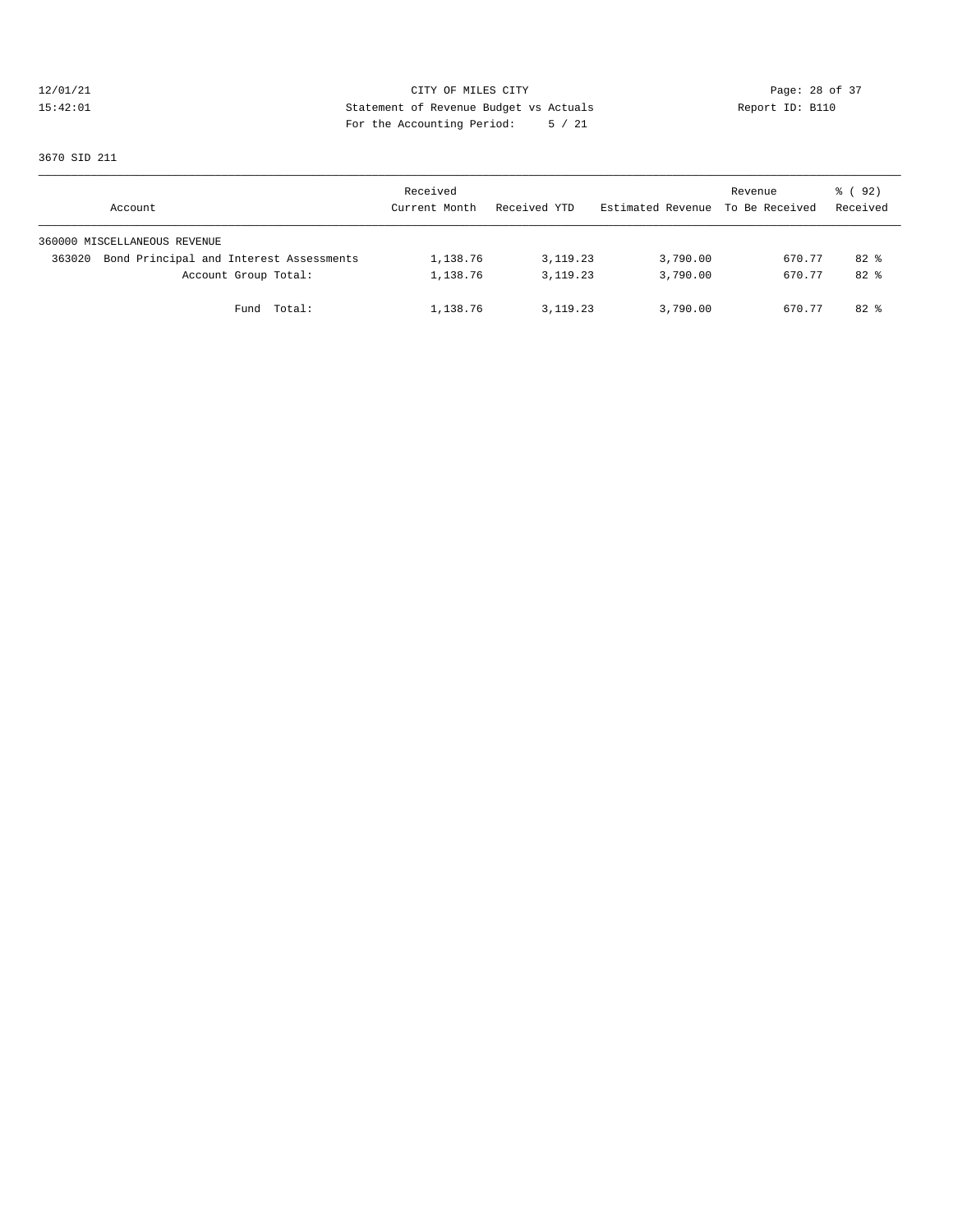## 12/01/21 Page: 29 of 37 15:42:01 Statement of Revenue Budget vs Actuals Report ID: B110 For the Accounting Period: 5 / 21

4000 General Fund Capitol Improvement Fund

| Account                       | Received<br>Current Month | Received YTD | Estimated Revenue To Be Received | Revenue | 8 (92)<br>Received |
|-------------------------------|---------------------------|--------------|----------------------------------|---------|--------------------|
| 370000 INVESTMENT EARNINGS    |                           |              |                                  |         |                    |
| Investment Earnings<br>371010 | 5.10                      | 71.37        | 900.00                           | 828.63  | 8 %                |
| Account Group Total:          | 5.10                      | 71.37        | 900.00                           | 828.63  | 8 %                |
| Fund Total:                   | 5.10                      | 71.37        | 900.00                           | 828.63  | 8 %                |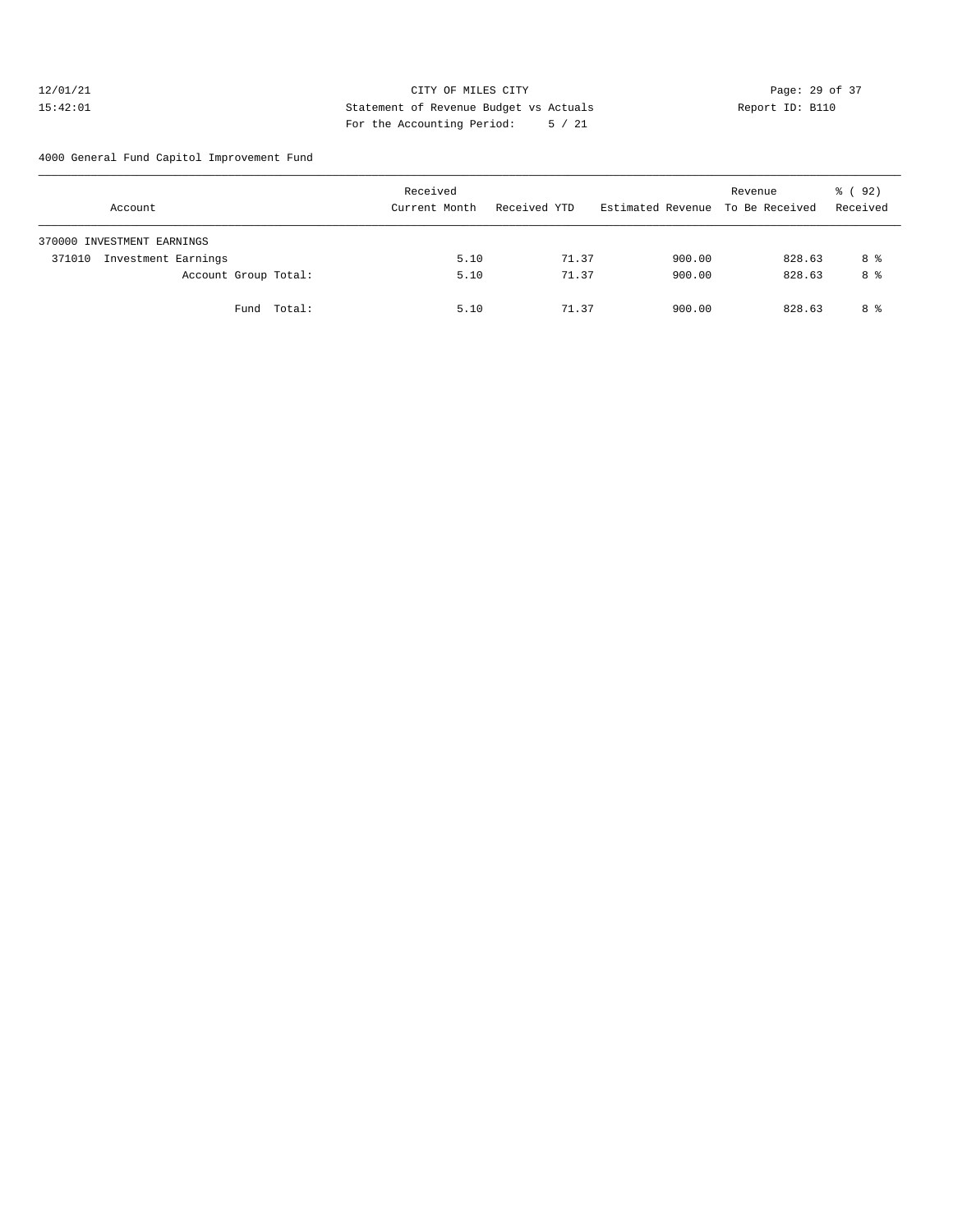## 12/01/21 Page: 30 of 37<br>15:42:01 CITY OF MILES CITY Page: 30 of 37<br>15:42:01 Statement of Revenue Budget vs Actuals Report ID: B110 15:42:01 Statement of Revenue Budget vs Actuals Report ID: B110 For the Accounting Period: 5 / 21

4010 Fire Dept Captial Imprvmt Fund

| Account                      | Received<br>Current Month | Received YTD | Estimated Revenue To Be Received | Revenue     | 8 (92)<br>Received  |
|------------------------------|---------------------------|--------------|----------------------------------|-------------|---------------------|
| 360000 MISCELLANEOUS REVENUE |                           |              |                                  |             |                     |
| 362020<br>MISC REVENUE       | 1,000.00                  | 1,000.00     | 0.00                             | $-1,000.00$ | $***$ $\frac{6}{6}$ |
| Account Group Total:         | 1,000.00                  | 1,000.00     | 0.00                             | $-1,000.00$ | $***$ $\frac{6}{6}$ |
| Fund Total:                  | 1,000.00                  | 1,000.00     | 0.00                             | $-1,000.00$ | $***$ $\frac{6}{6}$ |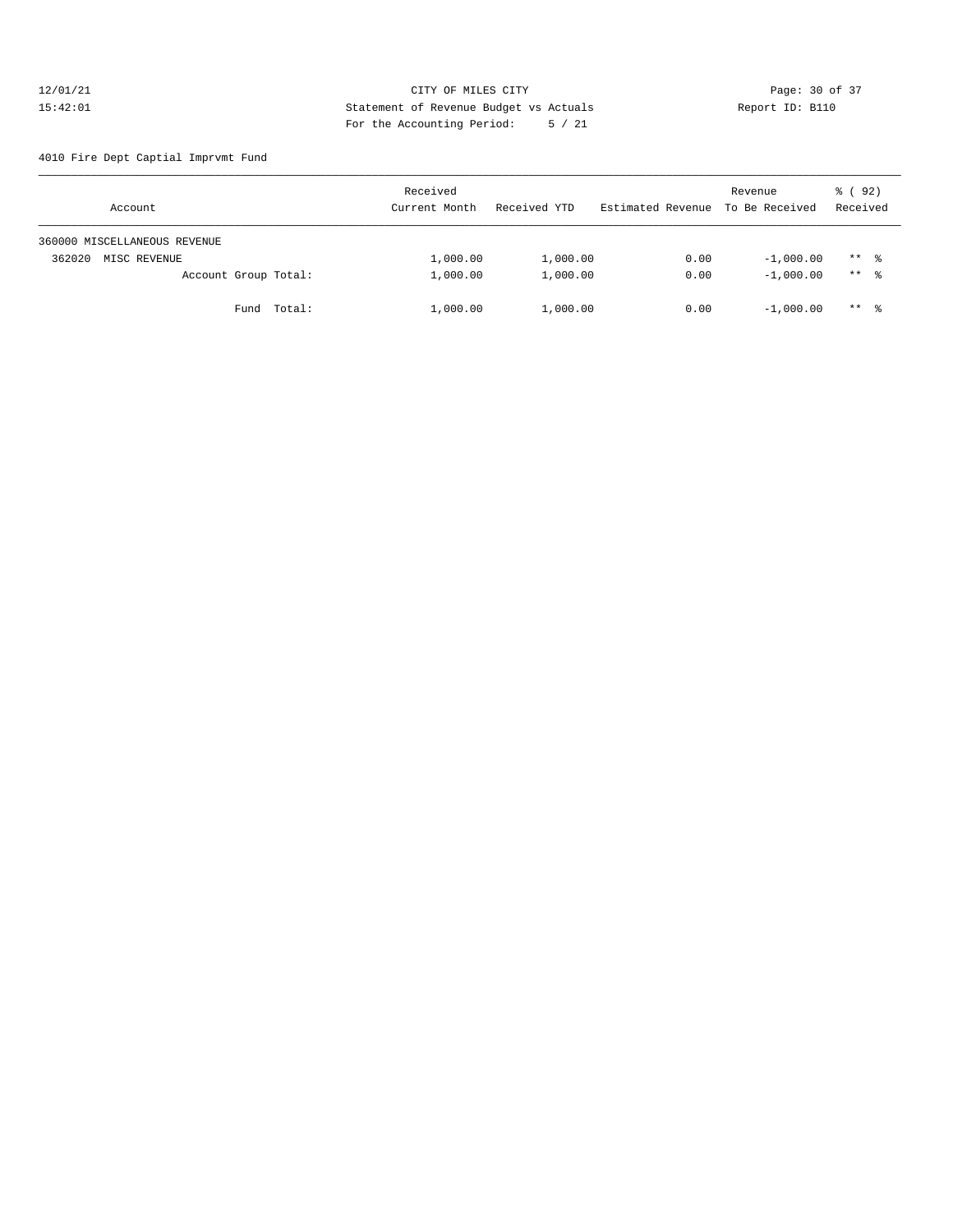## 12/01/21 Page: 31 of 37 15:42:01 Statement of Revenue Budget vs Actuals Report ID: B110 For the Accounting Period: 5 / 21

4050 Ambulance Capital Improvement Fund

| Account                           | Received<br>Current Month | Received YTD | Estimated Revenue To Be Received | Revenue | 8 (92)<br>Received |
|-----------------------------------|---------------------------|--------------|----------------------------------|---------|--------------------|
| 330000 INTERGOVERNMENTAL REVENUES |                           |              |                                  |         |                    |
| Private Grants<br>337000          | 0.00                      | 350.00       | 350.00                           | 0.00    | $100$ %            |
| Account Group Total:              | 0.00                      | 350.00       | 350.00                           | 0.00    | $100*$             |
| Fund Total:                       | 0.00                      | 350.00       | 350.00                           | 0.00    | $100$ %            |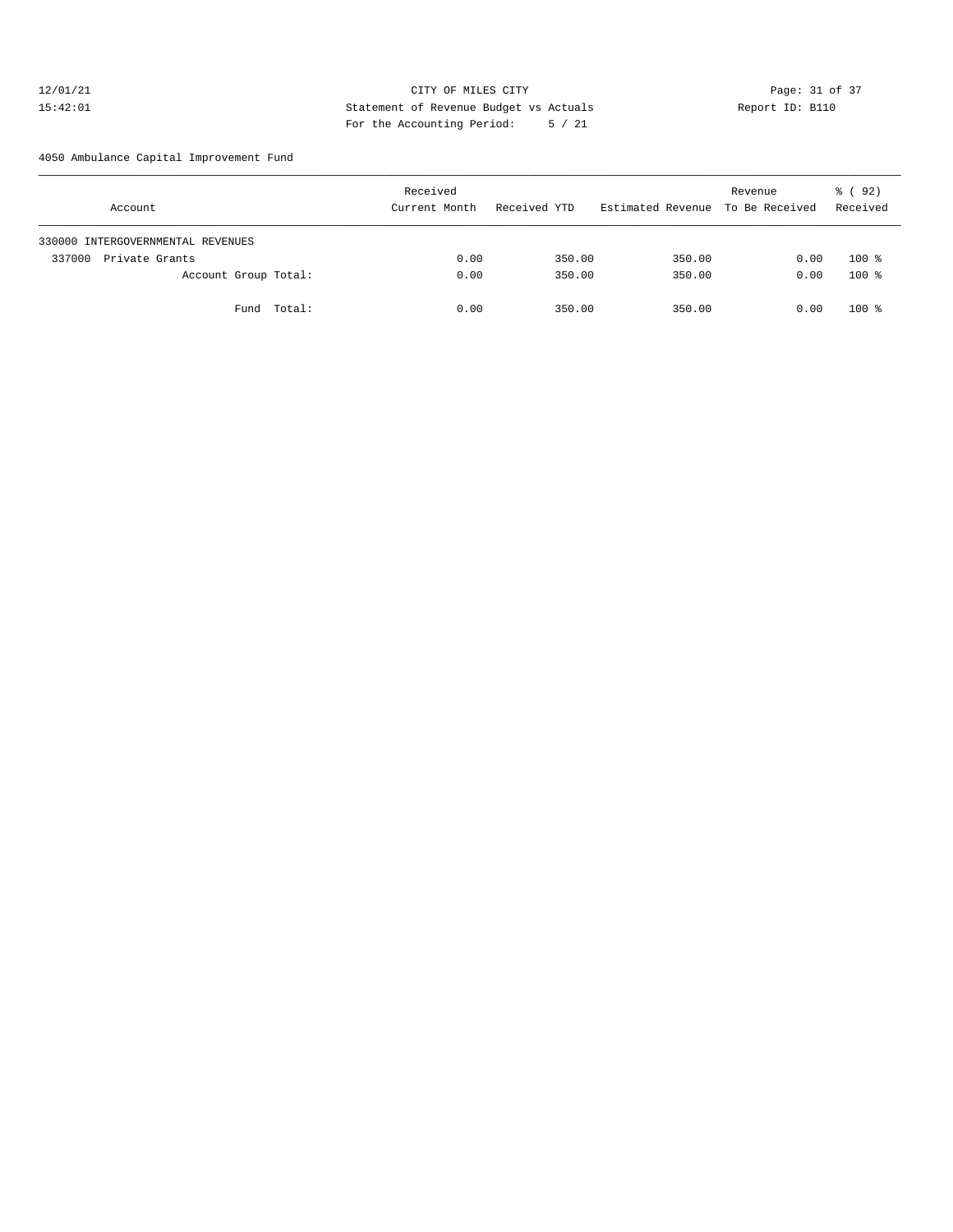## 12/01/21 CITY OF MILES CITY<br>15:42:01 Page: 32 of 37<br>15:42:01 CITY OF MILES CITY<br>15:42:01 Page: 32 of 37 15:42:01 Statement of Revenue Budget vs Actuals Report ID: B110 For the Accounting Period: 5 / 21

#### 4060 CAPITAL IMPROV-PUBLIC WORKS

|        |                                    | Received      |              |                   | Revenue        | % (92)         |
|--------|------------------------------------|---------------|--------------|-------------------|----------------|----------------|
|        | Account                            | Current Month | Received YTD | Estimated Revenue | To Be Received | Received       |
|        | 320000 LICENSES AND PERMITS        |               |              |                   |                |                |
| 323040 | Other Miscellaneous Permits        | 400.00        | 2,533.00     | 4,200.00          | 1,667.00       | $60*$          |
|        | Account Group Total:               | 400.00        | 2,533.00     | 4,200.00          | 1,667.00       | $60*$          |
|        | 340000 Charges for Services        |               |              |                   |                |                |
| 343014 | Street Cleaning                    | 0.00          | 0.00         | 10,800.00         | 10,800.00      | 0 <sup>8</sup> |
| 343016 | Prkg Vio/Off Str-Impnd Fees        | 0.00          | 0.00         | 500.00            | 500.00         | 0 <sup>8</sup> |
| 343018 | Sale of Street & Roadway Materials | 0.00          | 0.00         | 1,000.00          | 1,000.00       | 0 <sup>8</sup> |
|        | Account Group Total:               | 0.00          | 0.00         | 12,300.00         | 12,300.00      | 0 <sup>8</sup> |
|        | 370000 INVESTMENT EARNINGS         |               |              |                   |                |                |
| 371010 | Investment Earnings                | 16.93         | 273.77       | 6,500.00          | 6,226.23       | 4%             |
|        | Account Group Total:               | 16.93         | 273.77       | 6,500.00          | 6,226.23       | 4%             |
|        | 380000 OTHER FINANCING SOURCES     |               |              |                   |                |                |
| 383000 | Interfund Operating Transfer       | 0.00          | 75,760.00    | 75,760.00         | 0.00           | $100*$         |
|        | Account Group Total:               | 0.00          | 75,760.00    | 75,760.00         | 0.00           | $100*$         |
|        | Fund Total:                        | 416.93        | 78,566.77    | 98,760.00         | 20,193.23      | $80*$          |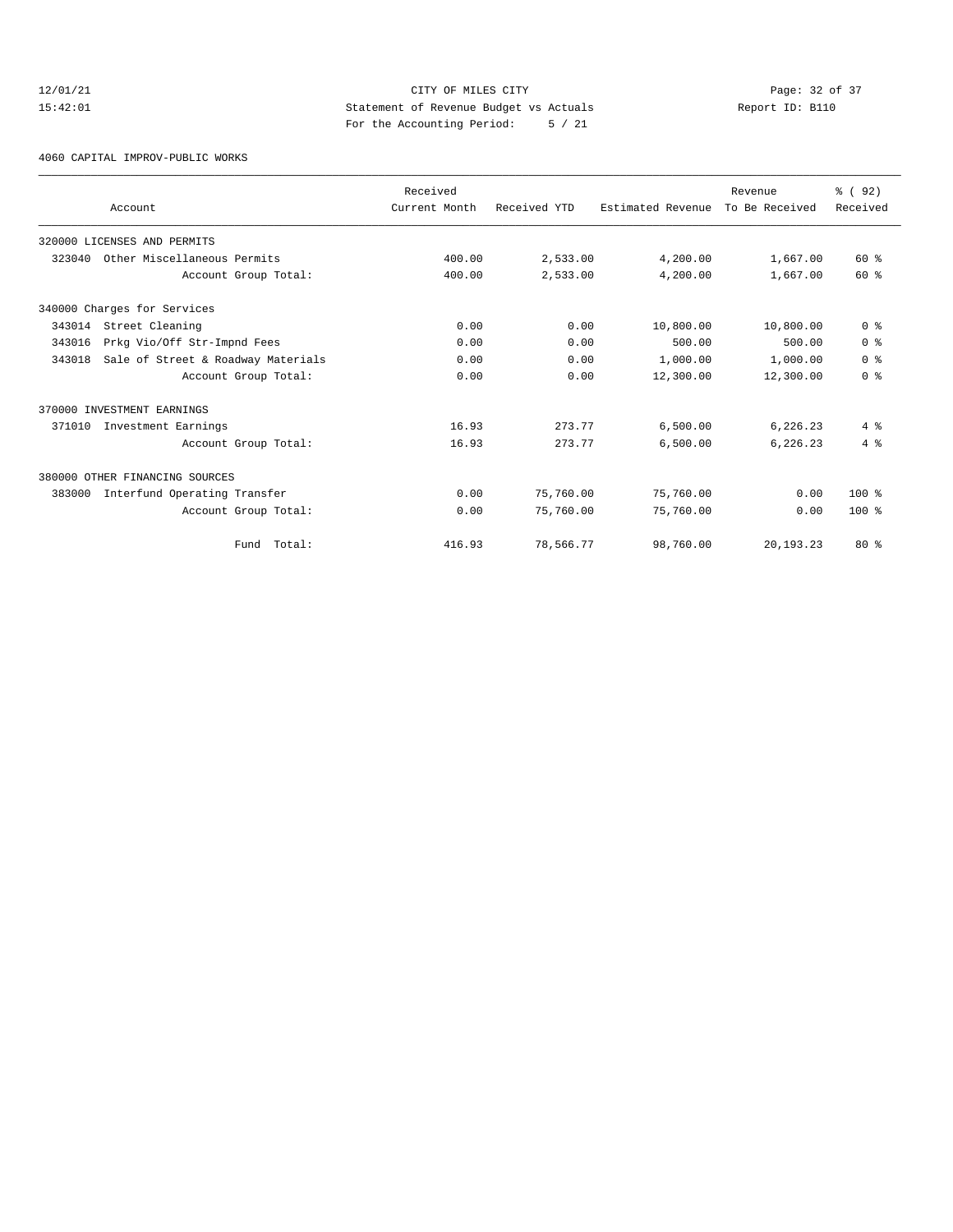# 12/01/21 CITY OF MILES CITY<br>15:42:01 Page: 33 of 37<br>15:42:01 Statement of Revenue Budget vs Actuals<br>15:42:01 15:42:01 Statement of Revenue Budget vs Actuals Report ID: B110 For the Accounting Period: 5 / 21

# 5210 WATER UTILITY

|        |                                     | Received      |              |                   | Revenue        | % ( 92)                 |
|--------|-------------------------------------|---------------|--------------|-------------------|----------------|-------------------------|
|        | Account                             | Current Month | Received YTD | Estimated Revenue | To Be Received | Received                |
|        | 330000 INTERGOVERNMENTAL REVENUES   |               |              |                   |                |                         |
| 331990 | Federal Stimulus                    | 0.00          | 0.65         | 0.00              | $-0.65$        | $***$ $=$ $\frac{6}{5}$ |
| 331993 | COVID-19 Federal Stimulus           | 0.00          | 4,372.93     | 0.00              | $-4,372.93$    | $***$ %                 |
| 334120 | TSEP Grant                          | 0.00          | 764,994.48   | 750,000.00        | $-14,994.48$   | 102 <sub>8</sub>        |
|        | Account Group Total:                | 0.00          | 769,368.06   | 750,000.00        | $-19,368.06$   | 103 <sub>8</sub>        |
|        | 340000 Charges for Services         |               |              |                   |                |                         |
|        | 343021 Metered Water Sales          | 159, 424.33   | 1,939,902.85 | 2,028,780.00      | 88,877.15      | 96 <sup>°</sup>         |
| 343022 | Unmetered Water Sales/Chrgoffs      | 0.00          | 95.84        | 750.00            | 654.16         | $13*$                   |
| 343023 | Bulk Water Sales                    | 350.07        | 3,072.70     | 10,000.00         | 6,927.30       | $31*$                   |
| 343024 | Sales of Water Materials & Supplies | 0.00          | 284.00       | 0.00              | $-284.00$      | $***$ $=$               |
| 343025 | Hookup Fee                          | 1,200.00      | 4,515.00     | 2,500.00          | $-2,015.00$    | 181 %                   |
| 343026 | Water Install/Tap Chrgs/Labor       | 75.00         | 3,264.43     | 5,000.00          | 1,735.57       | $65$ $%$                |
| 343027 | Chg for Wtr Dept. Serv              | 597.50        | 22,009.63    | 20,000.00         | $-2,009.63$    | $110*$                  |
| 343029 | Curb Stop Replacement Fee           | 3,595.00      | 39,746.00    | 43,000.00         | 3,254.00       | $92$ $%$                |
|        | Account Group Total:                | 165,241.90    | 2,012,890.45 | 2,110,030.00      | 97,139.55      | 95%                     |
|        | 360000 MISCELLANEOUS REVENUE        |               |              |                   |                |                         |
|        | 362020 MISC REVENUE                 | 0.00          | 2,175.33     | 0.00              | $-2, 175.33$   | ** 왕                    |
|        | Account Group Total:                | 0.00          | 2,175.33     | 0.00              | $-2, 175.33$   | ** 왕                    |
|        | 370000 INVESTMENT EARNINGS          |               |              |                   |                |                         |
|        | 371010 Investment Earnings          | 639.12        | 9,061.96     | 45,000.00         | 35,938.04      | $20*$                   |
|        | Account Group Total:                | 639.12        | 9,061.96     | 45,000.00         | 35,938.04      | $20*$                   |
|        | 380000 OTHER FINANCING SOURCES      |               |              |                   |                |                         |
|        | 383000 Interfund Operating Transfer | 0.00          | 100,000.00   | 100,000.00        | 0.00           | $100$ %                 |
|        | Account Group Total:                | 0.00          | 100,000.00   | 100,000.00        | 0.00           | $100*$                  |
|        | Total:<br>Fund                      | 165,881.02    | 2,893,495.80 | 3,005,030.00      | 111,534.20     | $96*$                   |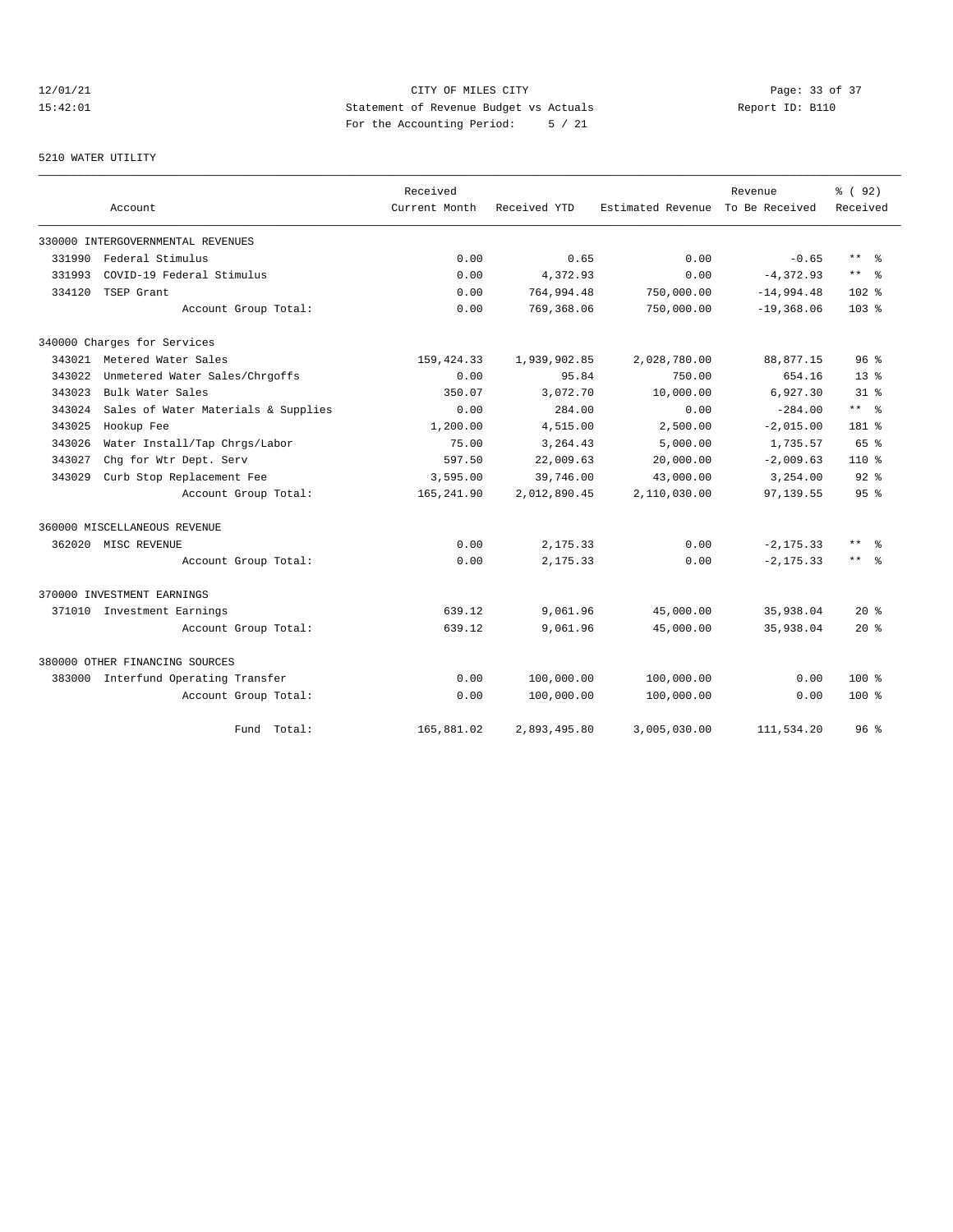## 12/01/21 CITY OF MILES CITY<br>15:42:01 Page: 34 of 37<br>15:42:01 Statement of Revenue Budget vs Actuals<br>17:42:01 15:42:01 Statement of Revenue Budget vs Actuals Report ID: B110 For the Accounting Period: 5 / 21

5310 SEWER UTILITY

|        | Account                             | Received<br>Current Month | Received YTD | Estimated Revenue | Revenue<br>To Be Received | % ( 92)<br>Received |
|--------|-------------------------------------|---------------------------|--------------|-------------------|---------------------------|---------------------|
|        | 330000 INTERGOVERNMENTAL REVENUES   |                           |              |                   |                           |                     |
| 331990 | Federal Stimulus                    | 0.00                      | 0.65         | 0.00              | $-0.65$                   | $***$ $ -$          |
| 331993 | COVID-19 Federal Stimulus           | 0.00                      | 4,372.93     | 0.00              | $-4, 372.93$              | $\star\star$<br>ം ക |
|        | Account Group Total:                | 0.00                      | 4,373.58     | 0.00              | $-4, 373.58$              | $\star\star$<br>- 왕 |
|        | 340000 Charges for Services         |                           |              |                   |                           |                     |
| 341075 | Serv/Cnty-Interlocal Agmt           | 0.00                      | 1,147.50     | 1,500.00          | 352.50                    | 77.8                |
| 343031 | Sewer Service Charges               | 168,763.95                | 1,875,701.32 | 2,020,810.00      | 145,108.68                | 93%                 |
| 343032 | Sewer Installation Charges/Chrgoffs | 0.00                      | 95.84        | 1,000.00          | 904.16                    | 10 <sup>8</sup>     |
| 343033 | Hookup Fee                          | 480.00                    | 1,200.00     | 1,000.00          | $-200.00$                 | $120*$              |
| 343034 | Treatment Facilities Fees           | 105.00                    | 5,155.00     | 2,000.00          | $-3, 155.00$              | $258$ $%$           |
| 343036 | Miscellaneous Sewer Revenue (Labor) | 60.69                     | 4,090.99     | 15,000.00         | 10,909.01                 | $27$ $%$            |
| 343037 | Baker Road Etc.                     | 1,230.84                  | 13,087.14    | 12,000.00         | $-1,087.14$               | 109 %               |
|        | Account Group Total:                | 170,640.48                | 1,900,477.79 | 2,053,310.00      | 152,832.21                | 93 <sup>8</sup>     |
|        | 360000 MISCELLANEOUS REVENUE        |                           |              |                   |                           |                     |
| 361010 | Land Rental                         | 0.00                      | 2,873.90     | 2,900.00          | 26.10                     | 99 <sup>8</sup>     |
| 362020 | MISC REVENUE                        | 0.00                      | 122.38       | 500.00            | 377.62                    | $24$ $%$            |
|        | Account Group Total:                | 0.00                      | 2,996.28     | 3,400.00          | 403.72                    | 88 %                |
|        | 370000 INVESTMENT EARNINGS          |                           |              |                   |                           |                     |
| 371010 | Investment Earnings                 | 477.73                    | 6,192.76     | 35,000.00         | 28,807.24                 | 18 <sup>8</sup>     |
|        | Account Group Total:                | 477.73                    | 6,192.76     | 35,000.00         | 28,807.24                 | 18 <sup>8</sup>     |
|        | Fund Total:                         | 171, 118.21               | 1,914,040.41 | 2,091,710.00      | 177,669.59                | $92$ $%$            |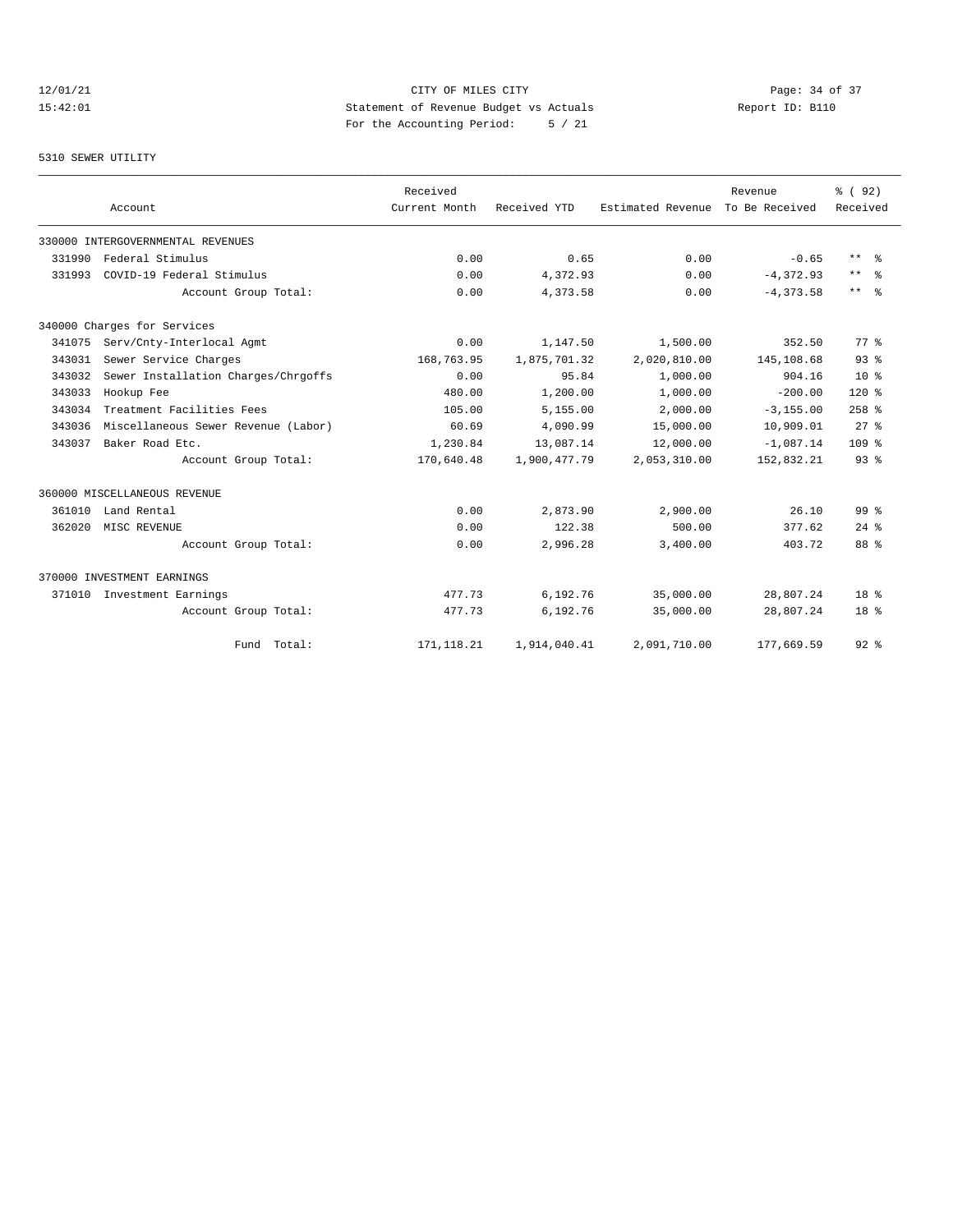## 12/01/21 Page: 35 of 37 15:42:01 Statement of Revenue Budget vs Actuals Report ID: B110 For the Accounting Period: 5 / 21

#### 5510 AMBULANCE FUND

|              |                                        | Received      |              |                   | Revenue        | % ( 92)             |
|--------------|----------------------------------------|---------------|--------------|-------------------|----------------|---------------------|
|              | Account                                | Current Month | Received YTD | Estimated Revenue | To Be Received | Received            |
| 310000 TAXES |                                        |               |              |                   |                |                     |
| 311010       | Real Property Taxes                    | 3,255.67      | 8,922.67     | 9,281.00          | 358.33         | 96 <sup>8</sup>     |
| 311020       | Personal Property Taxes                | 15.75         | 48.34        | 210.00            | 161.66         | $23*$               |
| 312000       | Penalty & Interest on Delinquent Taxes | 0.95          | 15.91        | 10.00             | $-5.91$        | 159 <sub>8</sub>    |
|              | Account Group Total:                   | 3, 272.37     | 8,986.92     | 9,501.00          | 514.08         | 95 <sup>°</sup>     |
|              | 330000 INTERGOVERNMENTAL REVENUES      |               |              |                   |                |                     |
| 331040       | Medicaid Supplemental Program-State    | 0.00          | 36,281.74    | 12,500.00         | $-23,781.74$   | $290*$              |
| 331113       | FEMA -Projects                         | 0.00          | 5,750.41     | 50,000.00         | 44,249.59      | $12*$               |
| 331990       | Federal Stimulus                       | 0.00          | 0.46         | 0.00              | $-0.46$        | $***$ %             |
| 331993       | COVID-19 Federal Stimulus              | 0.00          | 341,753.23   | 0.00              | $-341, 753.23$ | $***$ %             |
| 334993       | COVID-19 State Stimulus                | 0.00          | 0.00         | 11,052.00         | 11,052.00      | 0 <sup>8</sup>      |
|              | Account Group Total:                   | 0.00          | 383,785.84   | 73,552.00         | $-310, 233.84$ | $522$ $%$           |
|              | 340000 Charges for Services            |               |              |                   |                |                     |
| 341075       | Serv/Cnty-Interlocal Agmt              | 0.00          | 41,600.00    | 55,187.00         | 13,587.00      | 75 %                |
| 342026       | Ambulance Charges                      | 93, 245.64    | 1,025,854.41 | 1,333,694.00      | 307,839.59     | $77$ $%$            |
| 342027       | Ambulance Standby                      | 0.00          | 4,505.00     | 4,000.00          | $-505.00$      | $113*$              |
|              | Account Group Total:                   | 93, 245.64    | 1,071,959.41 | 1,392,881.00      | 320,921.59     | $77*$               |
|              | 360000 MISCELLANEOUS REVENUE           |               |              |                   |                |                     |
| 362020       | MISC REVENUE                           | 1,602.97      | 3,095.08     | 500.00            | $-2,595.08$    | $619$ %             |
| 366010       | Misc- From Charge off Accts            | 0.00          | 18,536.49    | 5,000.00          | $-13,536.49$   | $371$ $%$           |
| 367000       | Sale of Junk or Salvage                | 0.00          | 0.00         | 500.00            | 500.00         | 0 <sup>8</sup>      |
|              | Account Group Total:                   | 1,602.97      | 21,631.57    | 6,000.00          | $-15,631.57$   | $361$ $%$           |
|              | 370000 INVESTMENT EARNINGS             |               |              |                   |                |                     |
|              | 371010 Investment Earnings             | 6.96          | 80.66        | 0.00              | $-80.66$       | $\star\star$<br>- 왕 |
|              | Account Group Total:                   | 6.96          | 80.66        | 0.00              | $-80.66$       | $***$ $ -$          |
|              | Fund Total:                            | 98,127.94     | 1,486,444.40 | 1,481,934.00      | $-4,510.40$    | $100*$              |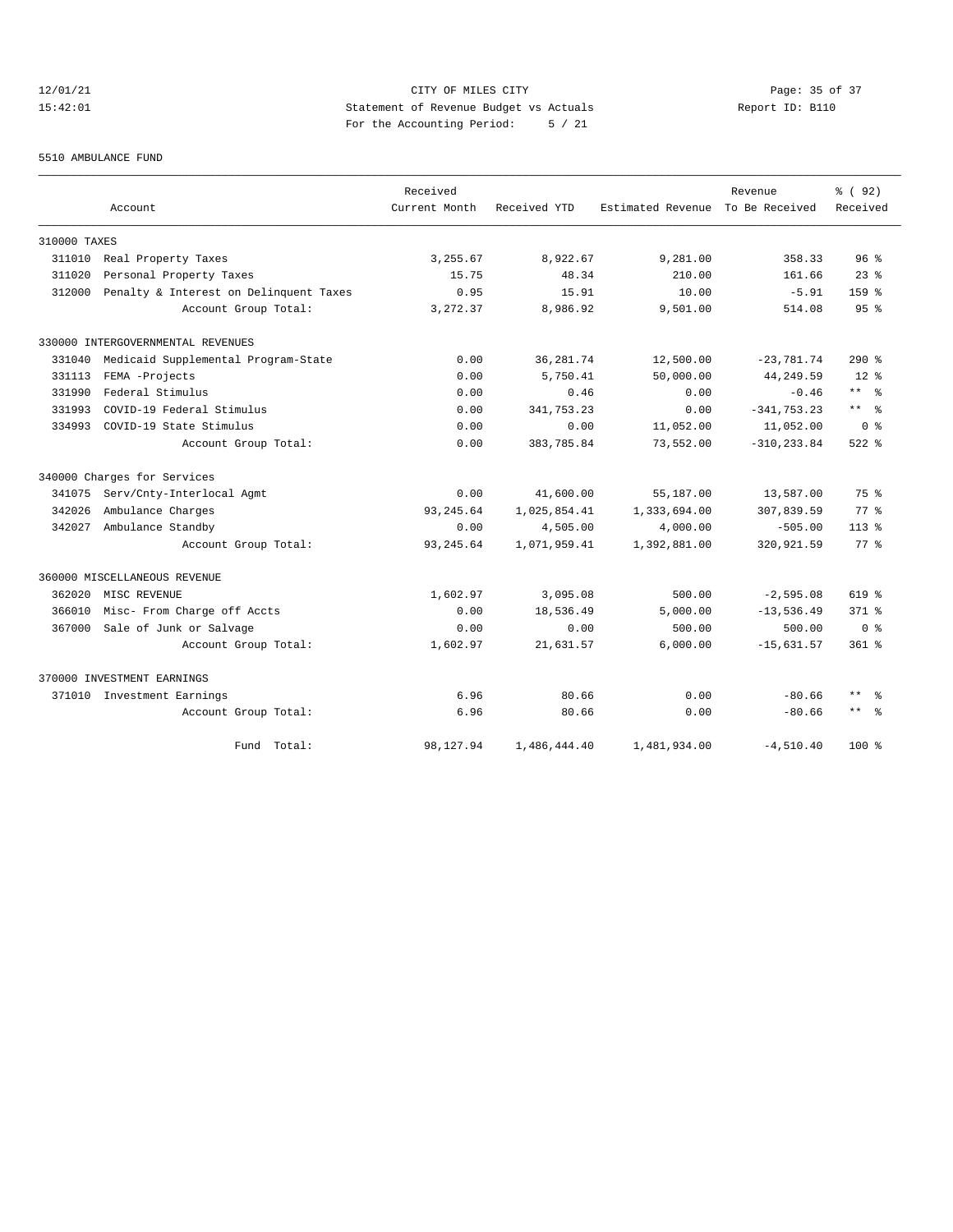## 12/01/21 CITY OF MILES CITY Page: 36 of 37 15:42:01 Statement of Revenue Budget vs Actuals Report ID: B110 For the Accounting Period: 5 / 21

#### 5610 AIRPORT OPERATING

|              |                                        | Received      |              |                                  | Revenue        | % ( 92 )        |
|--------------|----------------------------------------|---------------|--------------|----------------------------------|----------------|-----------------|
|              | Account                                | Current Month | Received YTD | Estimated Revenue To Be Received |                | Received        |
| 310000 TAXES |                                        |               |              |                                  |                |                 |
| 311010       | Real Property Taxes                    | 4,884.27      | 13,386.09    | 13,922.00                        | 535.91         | 96 <sup>8</sup> |
| 311020       | Personal Property Taxes                | 23.64         | 72.50        | 316.00                           | 243.50         | $23$ $%$        |
| 312000       | Penalty & Interest on Delinquent Taxes | 1.42          | 23.87        | 40.00                            | 16.13          | 60 %            |
|              | Account Group Total:                   | 4,909.33      | 13,482.46    | 14,278.00                        | 795.54         | $94$ $%$        |
|              | 330000 INTERGOVERNMENTAL REVENUES      |               |              |                                  |                |                 |
|              | 331126 AIP 018-2019                    | 0.00          | 139,201.99   | 197,910.00                       | 58,708.01      | 70 %            |
| 331993       | COVID-19 Federal Stimulus              | 0.00          | 30,000.00    | 30,000.00                        | 0.00           | 100 %           |
|              | 334060 Coal Board Grant                | 0.00          | 19,433.96    | 35,400.00                        | 15,966.04      | 55 <sup>8</sup> |
|              | Account Group Total:                   | 0.00          | 188,635.95   | 263,310.00                       | 74,674.05      | $72*$           |
|              | 340000 Charges for Services            |               |              |                                  |                |                 |
| 341075       | Serv/Cnty-Interlocal Agmt              | 0.00          | 17,299.50    | 30,000.00                        | 12,700.50      | 58 <sup>8</sup> |
| 343018       | Sale of Street & Roadway Materials     | 0.00          | 3,432.00     | 1,000.00                         | $-2,432.00$    | $343$ $%$       |
| 343061       | Landing Fees                           | 207.60        | 1,943.25     | 2,000.00                         | 56.75          | 97 <sup>8</sup> |
| 343062       | Aviation Fuel                          | 33,717.96     | 523,939.73   | 300,000.00                       | $-223,939.73$  | $175$ $%$       |
| 343064       | Hangar Rent                            | 4,913.54      | 82, 225.34   | 59,000.00                        | $-23, 225.34$  | $139$ $%$       |
| 343065       | Building Rentals                       | 1,246.03      | 15,560.21    | 14,000.00                        | $-1,560.21$    | $111*$          |
| 343067       | Other - Miscellaneous                  | 332.00        | 49,856.93    | 500.00                           | $-49, 356.93$  | $***$ %         |
| 343069       | Ag Contract                            | 0.00          | 11,000.00    | 11,000.00                        | 0.00           | 100 %           |
|              | Account Group Total:                   | 40, 417.13    | 705,256.96   | 417,500.00                       | $-287,756.96$  | $169$ %         |
|              | 360000 MISCELLANEOUS REVENUE           |               |              |                                  |                |                 |
| 361010       | Land Rental                            | 1,298.34      | 16,134.61    | 20,000.00                        | 3,865.39       | $81 - 8$        |
|              | 362020 MISC REVENUE                    | 0.00          | 447.57       | 350.00                           | $-97.57$       | $128$ %         |
|              | Account Group Total:                   | 1,298.34      | 16,582.18    | 20,350.00                        | 3,767.82       | $81*$           |
|              | 370000 INVESTMENT EARNINGS             |               |              |                                  |                |                 |
|              | 371010 Investment Earnings             | 31.38         | 623.91       | 2,000.00                         | 1,376.09       | $31*$           |
|              | Account Group Total:                   | 31.38         | 623.91       | 2,000.00                         | 1,376.09       | $31*$           |
|              | 380000 OTHER FINANCING SOURCES         |               |              |                                  |                |                 |
|              | 381071 MT Aero Loan Hanger 8 Door      | 0.00          | 15,000.00    | 15,000.00                        | 0.00           | $100$ %         |
|              | Account Group Total:                   | 0.00          | 15,000.00    | 15,000.00                        | 0.00           | 100 %           |
|              | Fund Total:                            | 46,656.18     | 939,581.46   | 732,438.00                       | $-207, 143.46$ | $128$ %         |